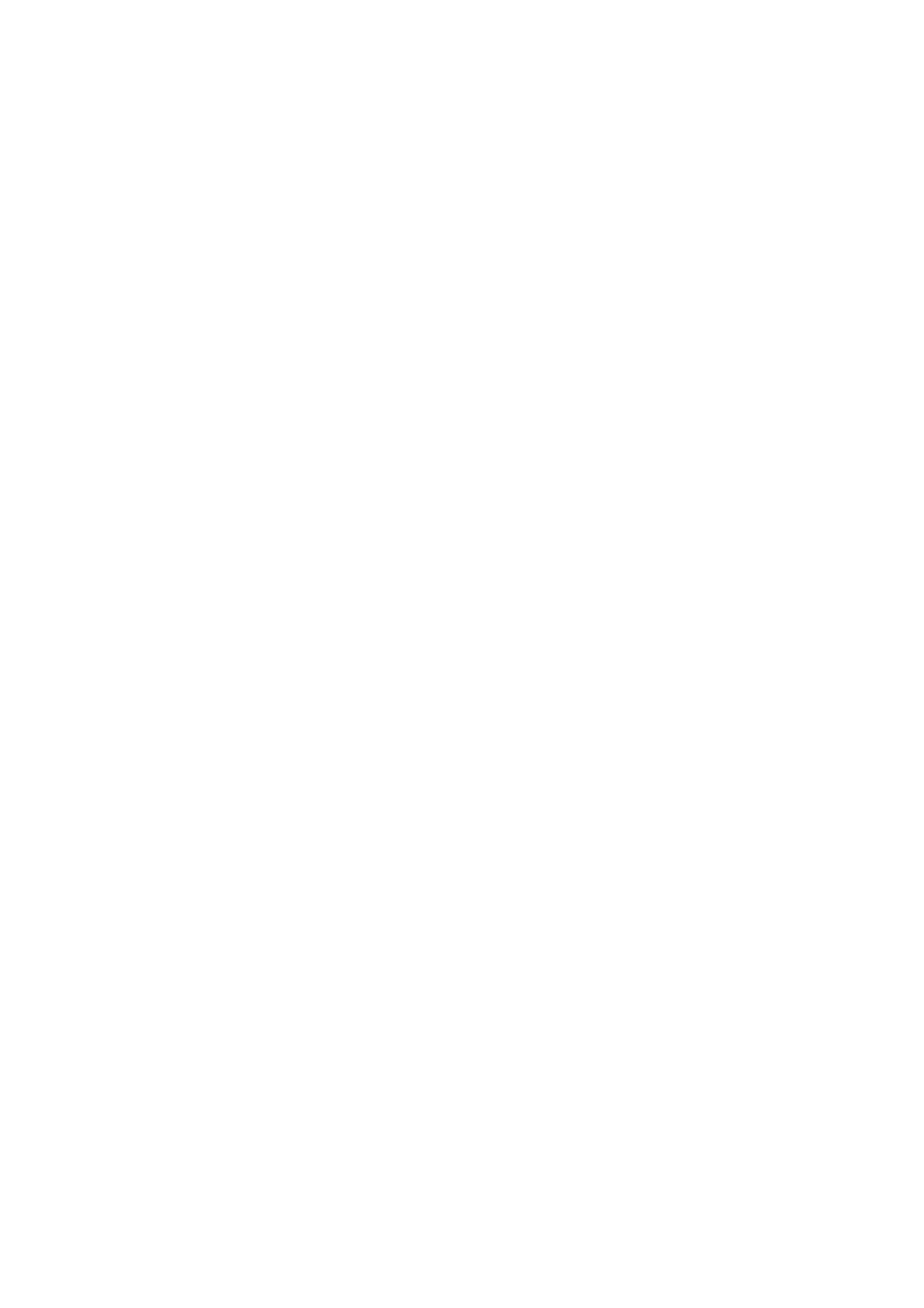## **EUROPEAN UNIVERSITY INSTITUTE MAX WEBER PROGRAMME**

*Decision Makers Facing Uncertainty: Theory versus Evidence* 

PAOLO E. GIORDANI KARL H. SCHLAG SANNE ZWART

EUI Working Paper MWP No. 2007/27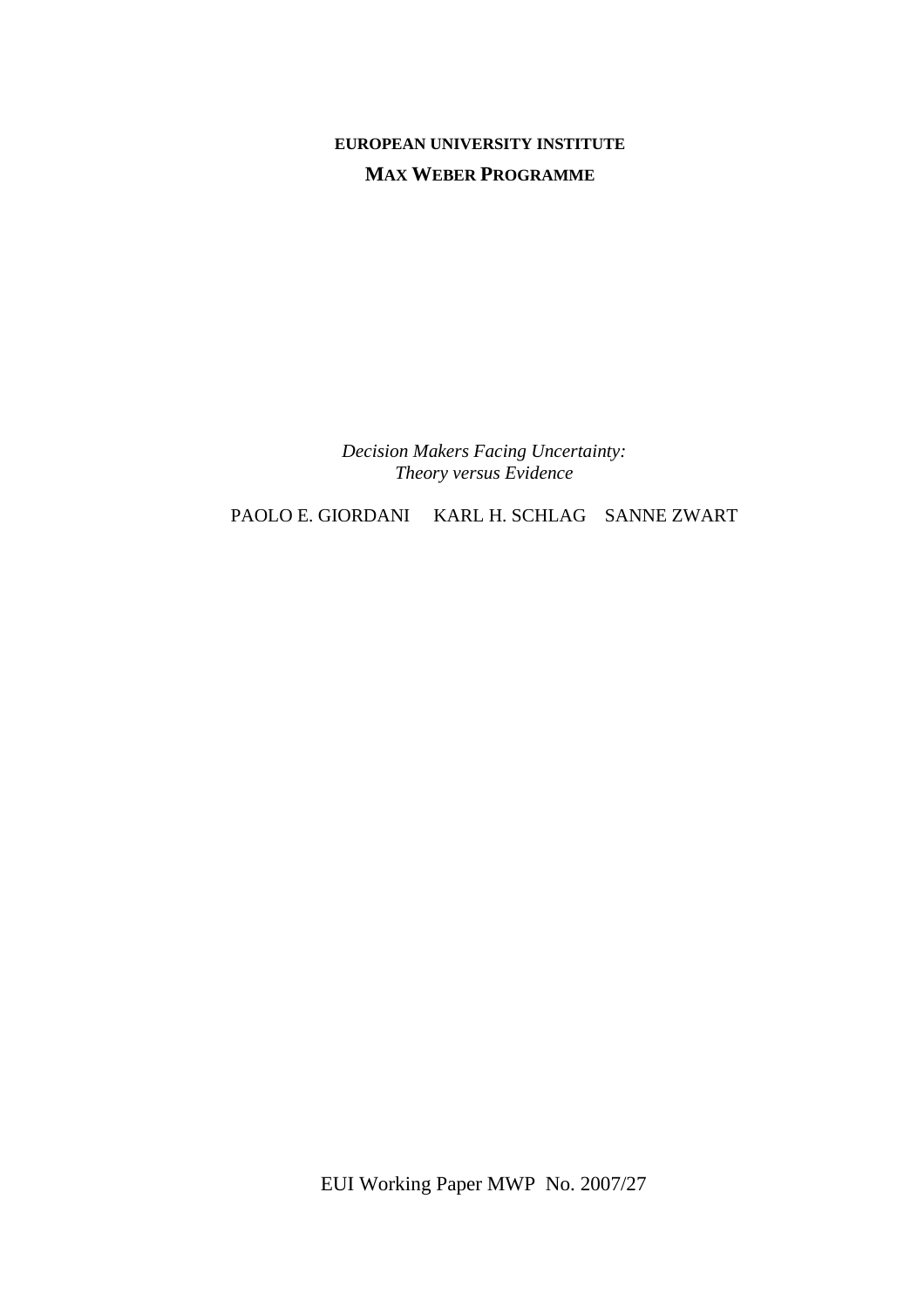This text may be downloaded for personal research purposes only. Any additional reproduction for other purposes, whether in hard copy or electronically, requires the consent of the author(s), editor(s). If cited or quoted, reference should be made to the full name of the author(s), editor(s), the title, the working paper or other series, the year, and the publisher.

The author(s)/editor(s) should inform the Max Weber Programme of the EUI if the paper is to be published elsewhere, and should also assume responsibility for any consequent obligation(s).

ISSN 1830-7728

© 2007 Paolo E. Giordani Karl H. Schlag Sanne Zwart

Printed in Italy European University Institute Badia Fiesolana I – 50014 San Domenico di Fiesole (FI) Italy

> http://www.eui.eu/ http://cadmus.eui.eu/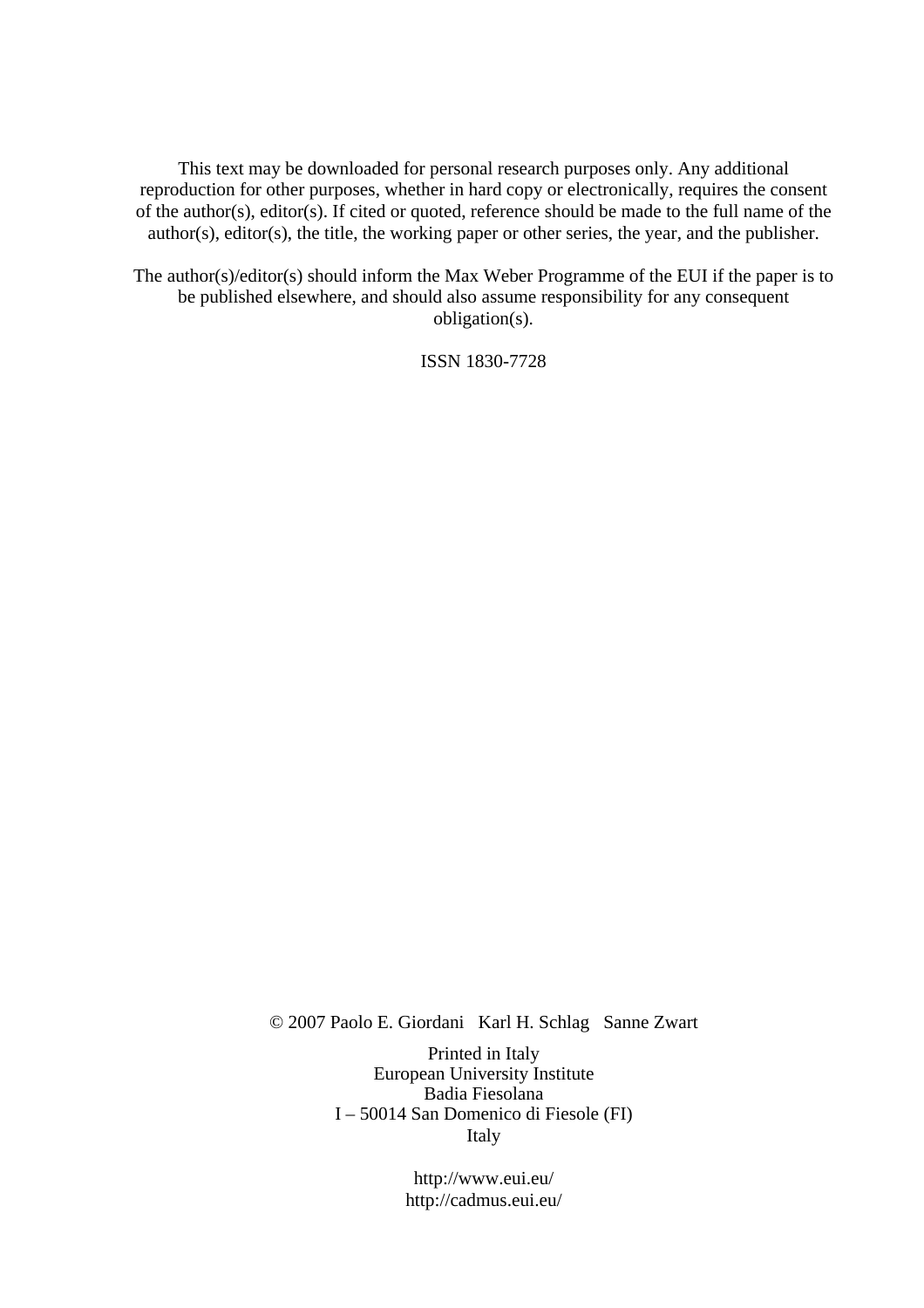#### **Abstract**

We consider three competing normative theories of how to make choices when facing uncertainty: subjective expected utility, maximin utility and minimax regret. In simple decision problems, we compare how decision makers under each of these theories value safe options, freedom of choice and information. We then use these models to predict answers to questions in the European Values Survey and use these predictions via a latent class analysis to estimate the distribution of these behaviors across Europe. We find a larger proportion of Bayesians in the Northern countries than in Southern countries. The opposite is true for maximin utility behavior. Only a few are consistent with minimax regret behavior.

### **Keywords**

Uncertainty, maximin, minimax regret, Bayesianism, European Values Survey, latent class analysis.

#### **JEL Classification**: D81, C4.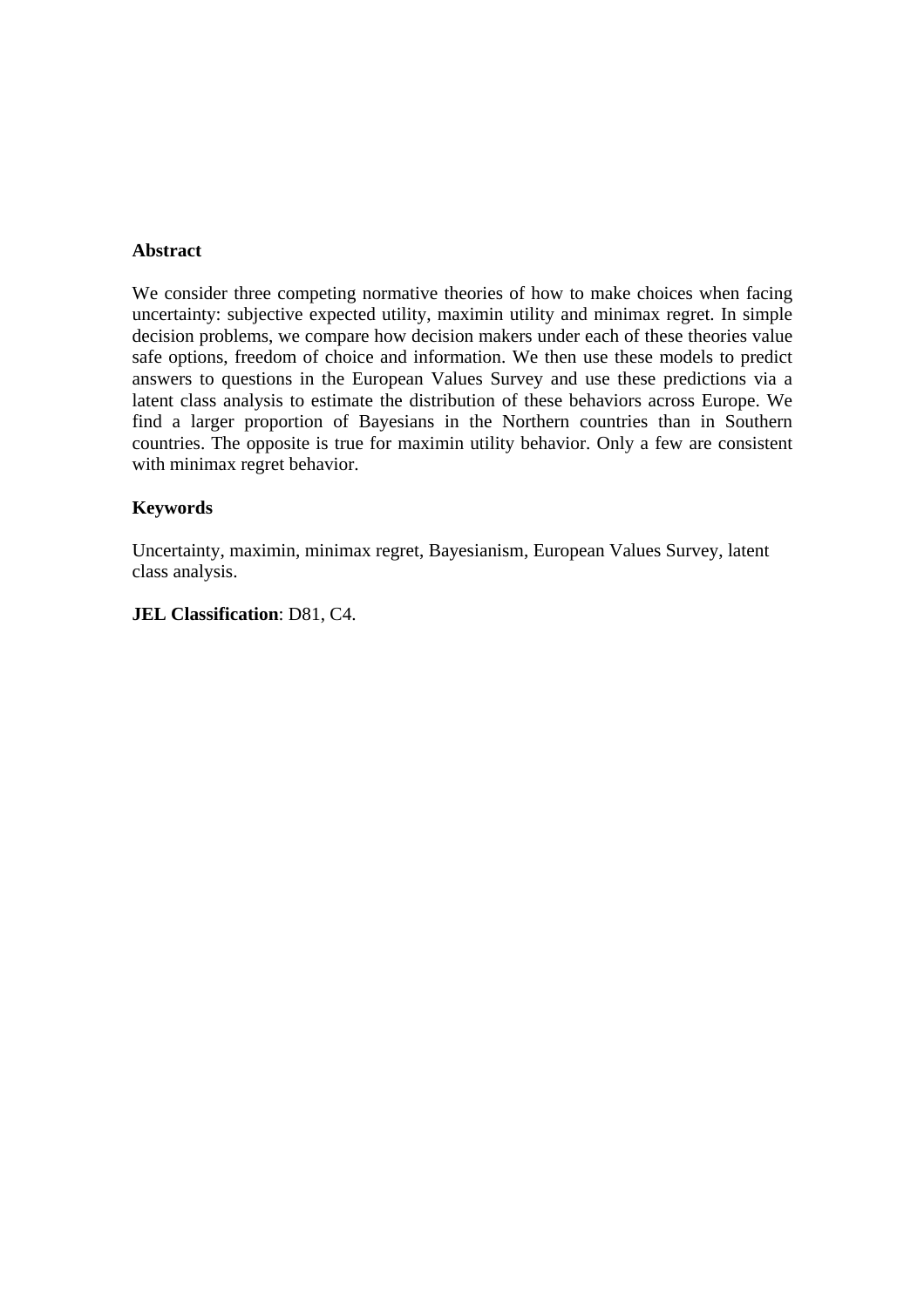# Decision Makers Facing Uncertainty: Theory versus Evidence

Paolo E. Giordani<sup>†</sup> Karl H. Schlag<sup>‡</sup> Sanne Zwart<sup>§</sup>

# 1 Introduction

In the decision-theoretic literature several alternative approaches have been developed to deal with choice under uncertainty. We consider three different axiomatic approaches to uncertainty where uncertainty refers to not knowing the distribution of the underlying states. In the Bayesian or subjective expected utility model (Savage, 1954) uncertainty is transformed into risk by assessing a probability distribution over the set of possible states. The maximin utility model (Wald, 1950, Milnor, 1954) is only concerned with the worst outcome possible for each choice. Minimax regret (Savage, 1951, Milnor, 1954) captures aversion to lost opportunities.

Our aim is to investigate the implications of these alternative behavioral models. At first we identify three contexts where attitudes towards uncertainty play a role. For each context we set up an elementary decision problem and then compare predictions of the three models. Later we use the resulting classifications of behavior in the three different contexts to uncover similarities and differences in human behavior across Europe. To achieve this we identify questions from the European Values Survey (EVS) that can be studied within the contexts we modeled, and use a latent class analysis to estimate the distribution of behavioral types across Europe.

The authors would like to thank participants at the 2006 EEA conference in Vienna for their comments. Paolo Giordani thankfully acknowlegdes financial support from the Max Weber Programme, EUI. The usual disclaimers apply.

<sup>&</sup>lt;sup>†</sup>Via delle Fontanelle 10, 50016 Florence (Italy). Tel.:  $+39$  0554685698, email: paolo.giordani@eui.eu.

<sup>&</sup>lt;sup>‡</sup>Via della Piazzuola 43, 50133 Florence (Italy). Tel.:  $+39$  0554685951, email: karl.schlag@eui.eu.  $N$ ia della Piazzuola 43, 50133 Florence (Italy). Tel.: +39 0554685927, email: sanne.zwart@eui.eu.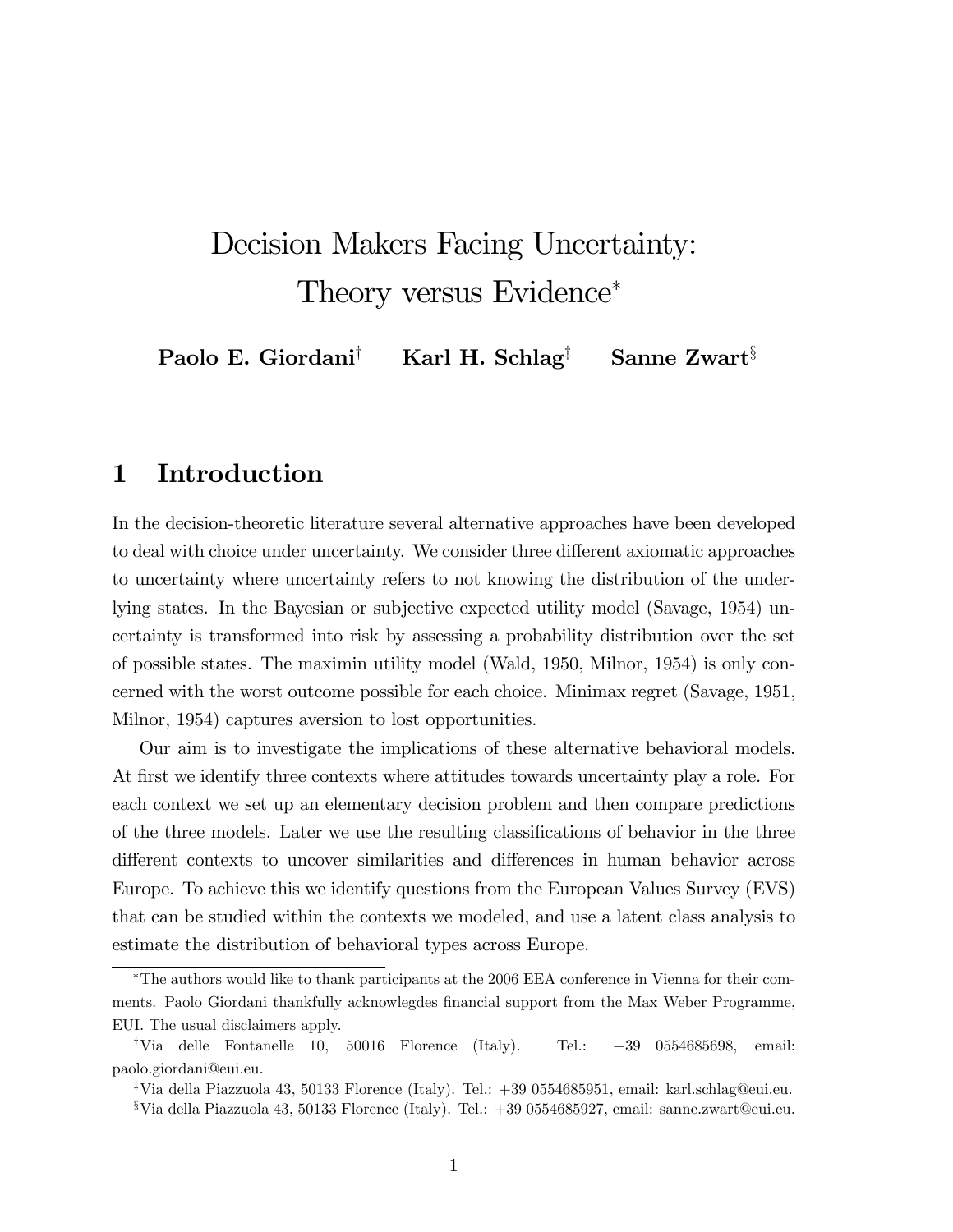Each decision problem is constructed to uncover a specific feature of uncertainty, which we can also find in the questions in the EVS. The decision problems have in common the fact that payoffs depend on some unknown state. In 'safe versus uncertain' we are interested in the general attitude towards uncertainty. Here we consider a decision maker (DM) who has to choose between a safe option and an option yielding an uncertain outcome. The DM can avoid uncertainty by choosing the safe option at the expense of possibly foregoing better outcomes. In 'freedom of choice' we wish to investigate how confrontation with uncertainty influences incentives to use initiative. The idea is that preferences for an active or for a passive position can be influenced by how good one thinks one is in dealing with uncertainty. We confront the DM with a decision problem and ask her whether she wants to make the choice herself or whether she wants to leave the choice up to someone else instead. In 'value of information' we investigate how the attitude towards uncertainty influences the willingness to invest in reducing uncertainty by acquiring more information. Information is costly but possibly reveals which state will occur.

In all three decision problems we find that choice varies across the different behavioral models. Combining our findings across these three problems, we identify the following behavioral patterns. Bayesians may or may not like safe choices, like to exert their freedom of choice and give relatively low value to information. Maximin utility DMs like safe options, like freedom of choice and value information highly. Finally, minimax regret DMs are willing to partially engage in uncertain scenarios, moderately like freedom of choice and like to have more information.

In the second step we select the questions asked in the EVS that can be associated to the aspects or contexts surrounding uncertainty we have been modeling. To give an example, the following question from the EVS questionnaire is linked to the ëfreedom of choice' problem: "Would you mention the 'opportunity to use initiative' as an important aspect in a job?". We find five relevant questions. Job security and long-term relationships are interpreted as safe options. Choosing to use initiative as well as emphasizing the value of teaching independence to one's own children is associated to the preference for freedom of choice. Preference for a job with not too much pressure is considered as a signal that information is valuable. By establishing a link between the questions and our choice problems we can predict the responses of our three behavioral types to the EVS questions. This allows us to categorize individuals by comparing the arrays of their answers and to thereby empirically gain insights into how Europeans deal with uncertainty.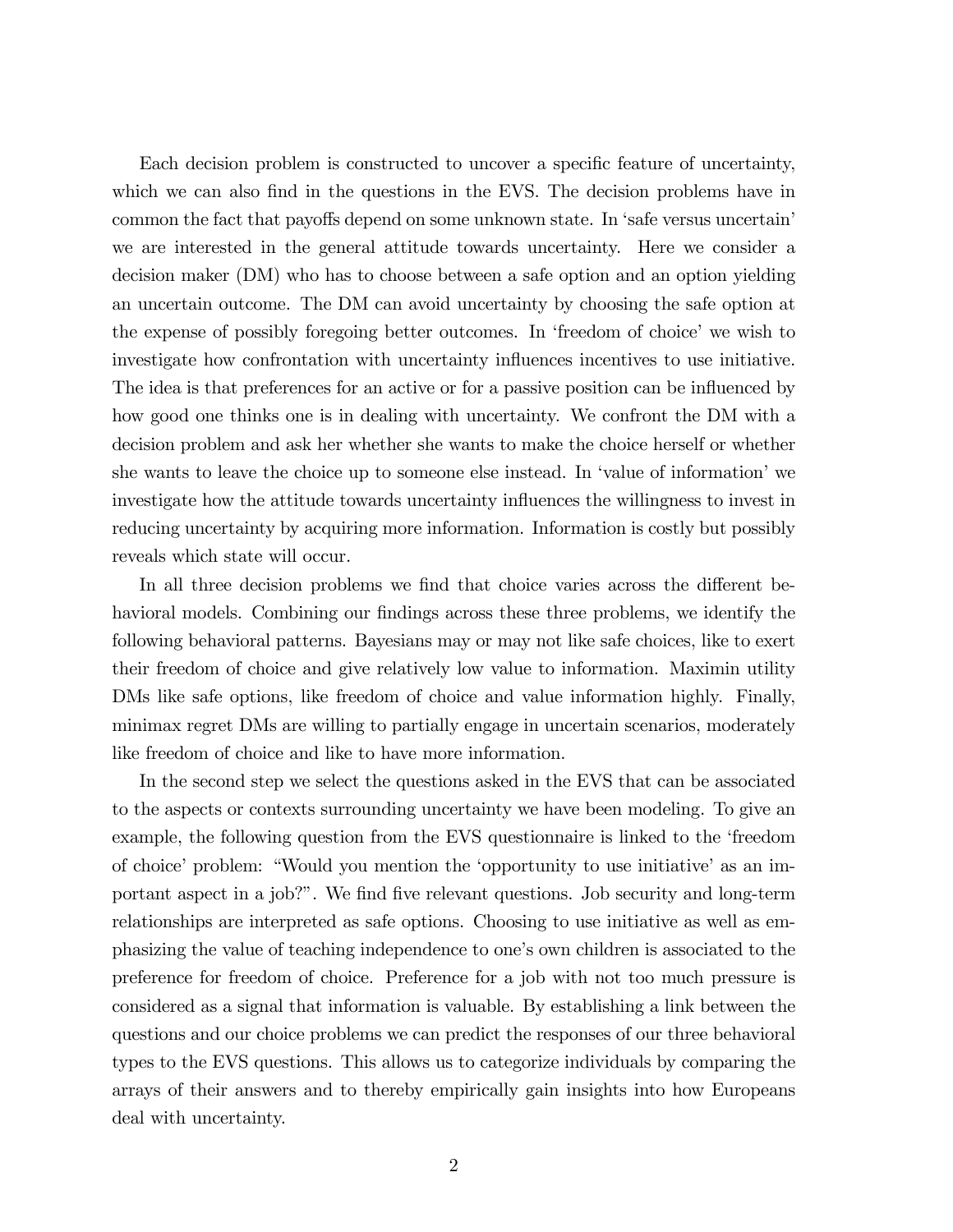In the empirical analysis we focus on EVS data from 1999 and consider the fifteen countries belonging to European Union at that date (EU15). We wish to classify how many individuals provide answers that are consistent with each of the behavioral models and to compare the resulting frequencies across Europe. To do this we perform a latent class analysis, where a class is defined by a DM type. The three behavioral patterns identified in the theoretical analysis guide us when imposing the constraints necessary to define the types. For example, if theory suggests that the maximin type likes safe options, we impose its preference for job security and long-term relationship. One additional unspecified (or 'free') type is added to allow for alternative behavior. For each type an array of probabilities of each answer across all questions is estimated. This estimation is done for the entire data set so that types are comparable across countries. Goodness of fit is assessed. In particular, we find support for explaining the data with four types, one behavioral type for each normative model together with the addition free type. The evidence is thus favorable to the restrictions identified in the theoretical analysis.

Across Europe we find around  $69\%$  of the sample population to be classified into one of the three behavioral types identified by the theory. In particular, the proportions of Bayesian, maximin utility and minimax regret types average around 39%, 23% and 6% respectively. The remaining 31% fall within the fourth type.

The fourth type is unconstrained, in the sense that no restriction is imposed on its choices. The estimation of the answer probabilities across all questions gives us its behavioral characterization. This type neither likes nor dislikes safe options, strongly dislikes freedom of choice and does not suffer pressure. The essentially 'passive' nature of this type, which prefers that choices are made by others, seems to be its most distinctive feature.

As types are not country-specific but defined uniformly across Europe we can compare frequencies across countries. Overall we find remarkable differences in the cultural attitude towards uncertainty across European countries. Proportions of Bayesians are typically higher than the average across both continental countries (such as Austria, Germany and the Netherlands) and Scandinavian countries (Denmark, Finland and Sweden), while they are typically lower than the average in Mediterranean countries (Greece, Italy, Spain and Portugal) and, to some extent, in Ireland. Roughly the opposite pattern holds for the maximin utility type, whose fractions are generally high in southern European countries and low in most continental and Nordic European countries. In light of the distinctive features of these two types identified above, we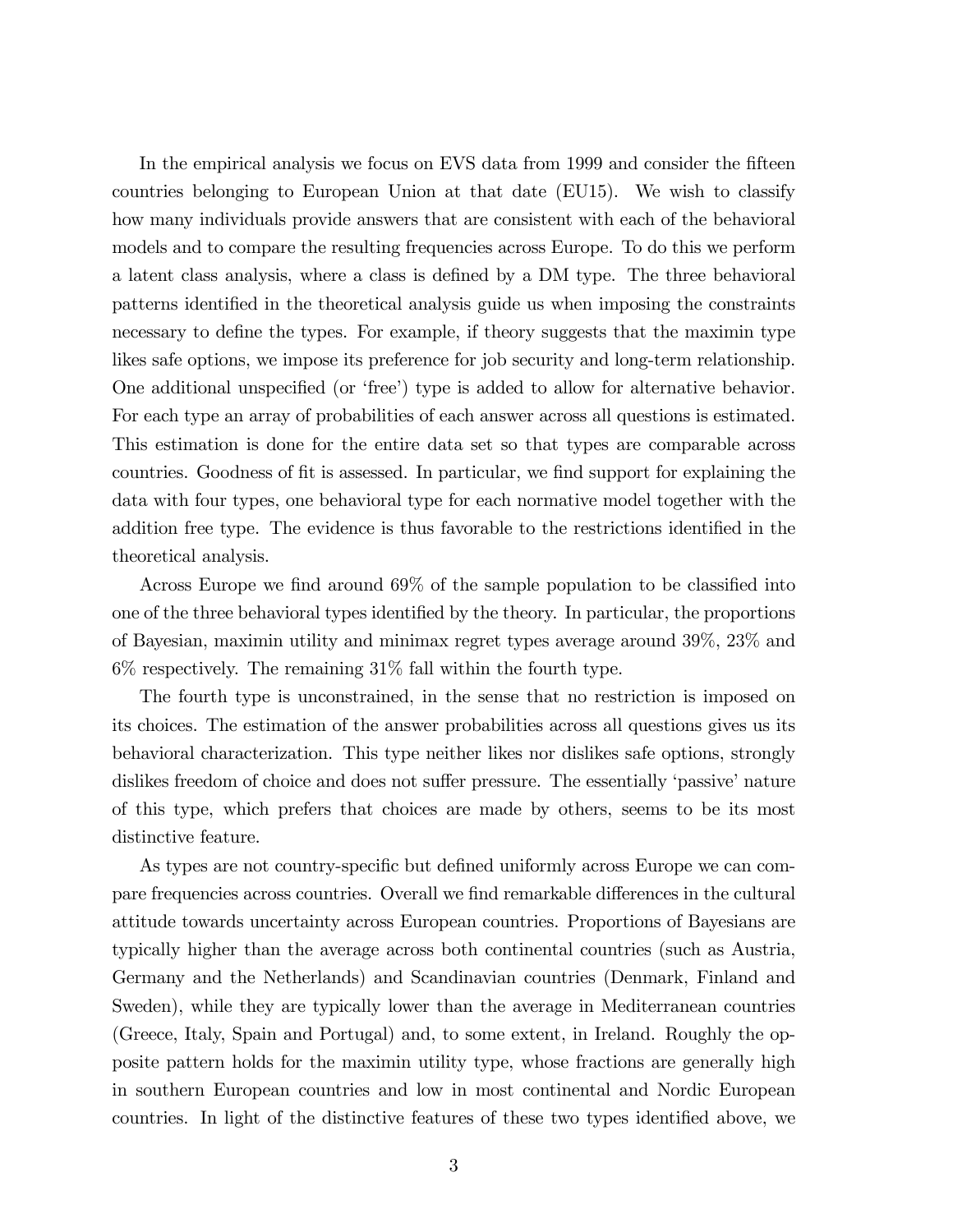can thus essentially confirm the "north-south" interpretation (Hofstede, 2001 among others; see below for a comparison), which is the idea that individuals in southern European countries have a more conservative attitude towards uncertainty than the ones in the northern and continental countries. We also find an east-west divide in the sense that the majority of types in France, Portugal, Spain and Belgium fall within the fourth free type. Western European countries are less clearly captured by the predictions of our theoretical models. Finally, the proportions of minimax regret types are instead lower and generally more homogeneous across European countries albeit with a slight tendency to more behavior consistency with minimax regret in the north.

The empirical part of this paper can be compared to the cross-country comparative psychological literature, which is aimed at assessing essential differences in cultural traits across countries. In particular, Hofstede (2001) has built the uncertainty avoidance index  $(UAI)$ , which measures "the extent to which the members of a culture feel threatened by uncertain or unknown situationsî(Hofstede, 2001, p. 263). Our approach is however methodologically distant from Hofstede's one. Hofstede equally weighs the answers to three questions where answers are connected to behavior under uncertainty via analogy, and then builds an index ranking all countries from the least to the most uncertainty avoiding. We instead use decision theory to formulate predictions on the choices of different types along a series of behavioral dimensions (safe vs. uncertain, freedom, value of information). In a latent class analysis we then check whether our theoretical predictions can be accepted, and if so, evaluate the relative proportions of the different DM types across EU15 countries. Among other things, we also find evidence in favor of the "north-south" interpretation.

This paper can also be related to the literature on *ambiguity*, where by ambiguity it is meant the lack of a (single) prior over the possible states of nature or, equivalently, the tendency not to reduce uncertainty to risk (Ellsberg, 1961, Schmeidler, 1989, Gilboa-Schmeidler, 1989). In light of this definition Bayesians are unaffected by ambiguity, as they form priors, while maximin and minimax regret behaviors perceive the choice scenario as ambiguous as they do not form priors. Moreover, we can go further in our interpretation of the free type, and consider its aversion towards freedom of choice as contradicting the essential spirit of Bayesianism. We can then interpret our findings as providing evidence in favor of DMs in northern and continental countries perceiving a relatively less ambiguous choice environment and, hence, being more prone to transform uncertainty into risk than DMs in southern countries.

The rest of the paper is organized as follows. In the next section we introduce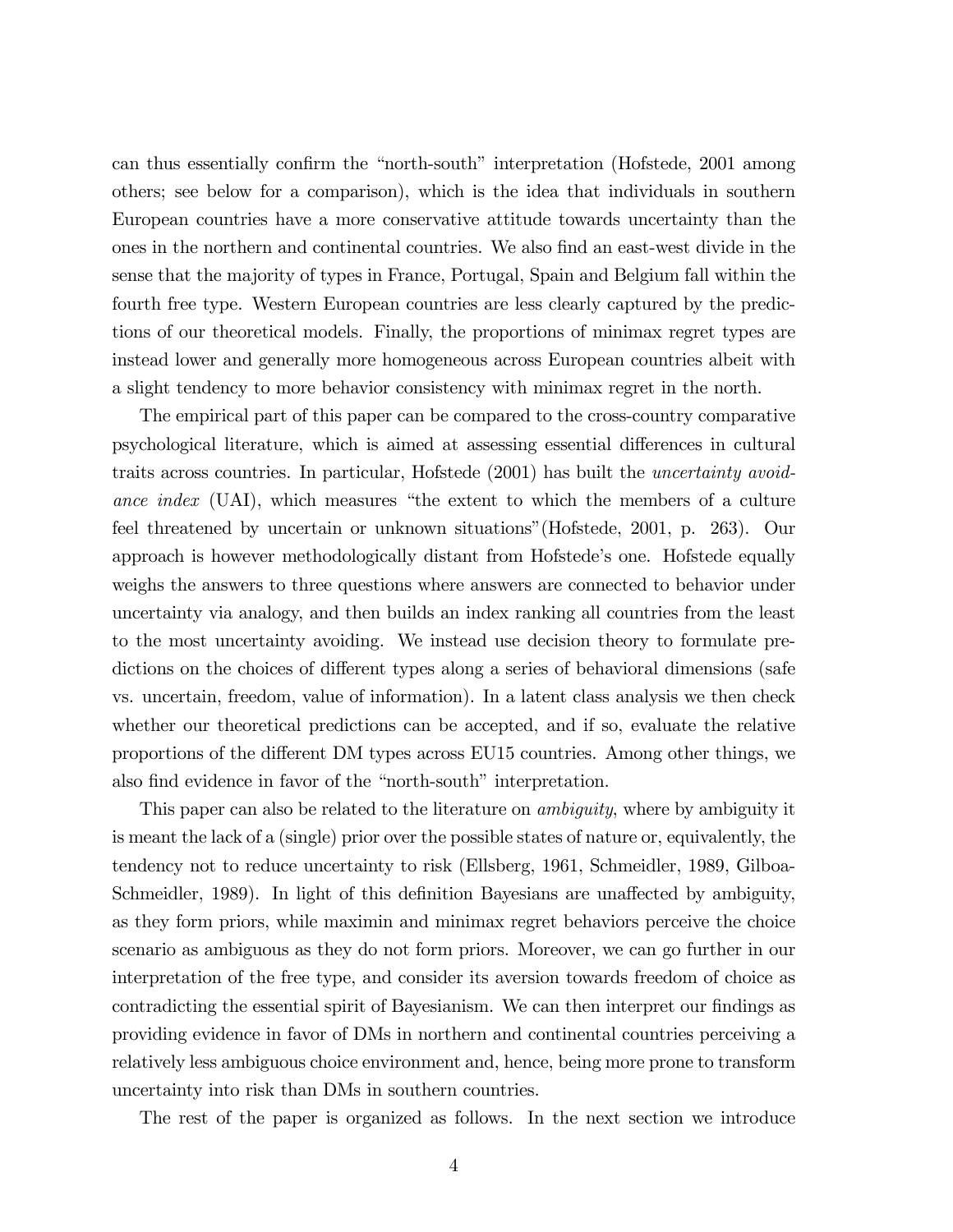and compare the three alternative choice models. In Section 3 we construct the three decision problems and analyze the choices under each model. In Section 4 we link these problems to EVS questions, formulate and test our predictions. In Section 5 we present and comment on the findings.

### 2 Axiomatic Choice under Uncertainty

According to Knight (1921), uncertainty - as opposed to risk - is associated with decision problems where no objective probability distribution over the states of the world is given. There are several different axiomatic models of decision making under uncertainty. We restrict our attention to the following three approaches: the subjective expected utility criterion (Savage, 1954, Anscombe and Aumann, 1963), the maximin utility decision rule (Wald, 1950) and the minimax regret criterion (Savage, 1951).

Subjective expected utility (SEU) theory is based on axioms that extend Von Neumann-Morgensternís expected utility principle, originally developed for risk, to the case of uncertainty. Accordingly, it is as if the decision maker (DM) *subjectively* assesses a probability distribution (or prior) over the states of the world, and then selects the action that yields the highest (subjective) expected utility. Discomfort with this approach of treating uncertainty as risk has led to a recent resurgence of alternative theories. Notice also that evidence in neuroscience (Rustichini et al., 2002) shows that different parts of the brain are used depending on whether there is risk or uncertainty.

The most common alternative is the *maximin utility criterion*. It was introduced by Wald (1950), axiomatized by Milnor (1954) and recently by Stoye (2006), and has received increasing attention since Gilboa and Schmeidler (1989). It is as if the following scenario takes place. The DM expects to be punished by a 'malevolent' Nature. She fears for any choice that the worst outcome possible under this choice will occur. Her sole concern is therefore to defend herself by choosing the action that maximizes this worst outcome. Randomization can be useful as the worst outcome is defined in expected terms once outcomes have been transformed into von Neumann-Morgenstern utilities. Note that the maximin utility decision rule can be interpreted as resulting from extreme pessimism. However, it cannot be associated to extreme risk aversion, since the degree of risk aversion is already captured in the measurement of utilities or payoffs.

An alternative approach that has recently attracted attention is the *minimax regret*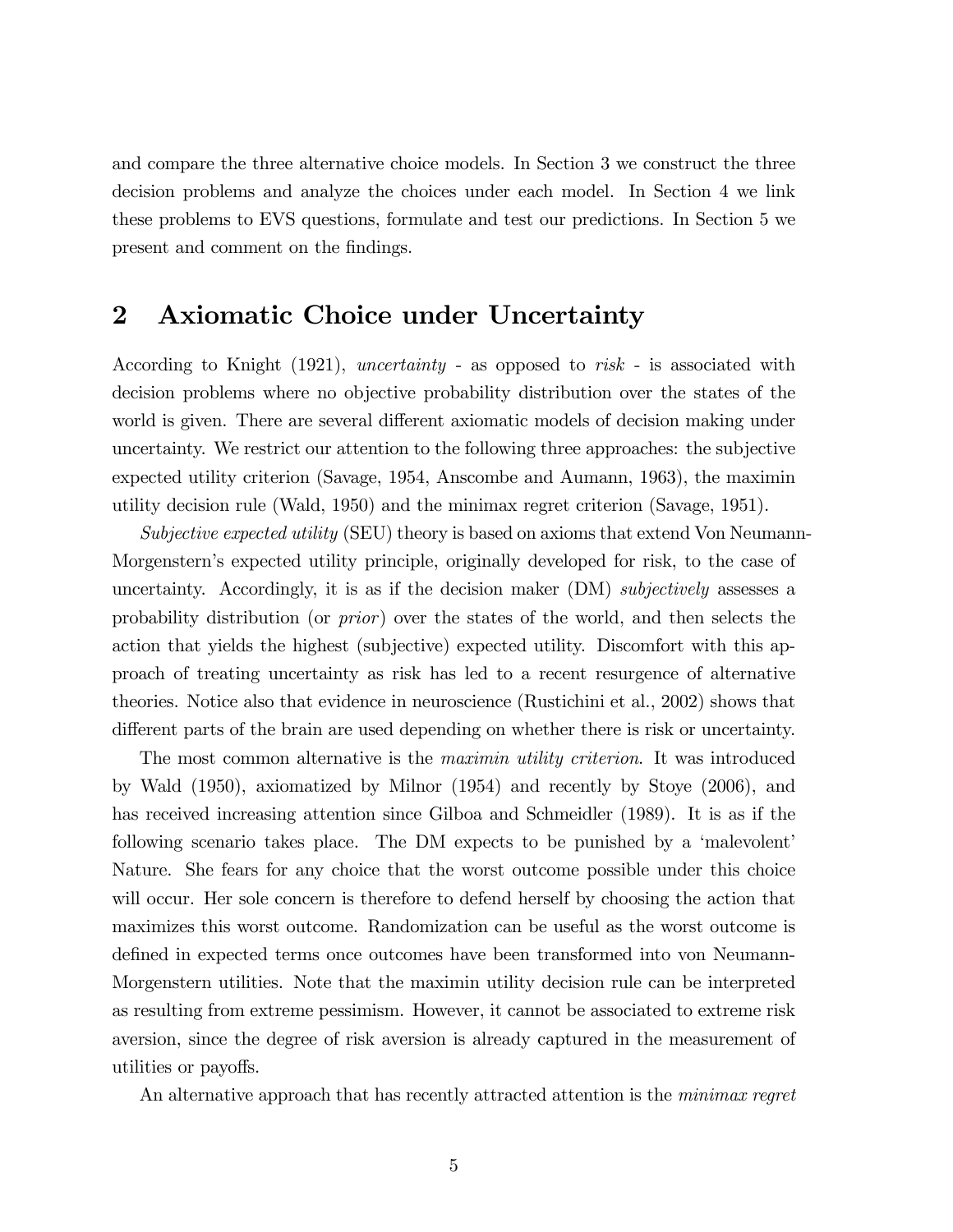criterion (Savage, 1951), axiomatized by Milnor (1954) and also by Stoye (2006). Here the DM does not care about the outcome per se but about lost opportunities. She is worried about not correctly anticipating which state of the world will occur and hence about not making the best choice that can be made ex post. Regret measures the loss due to not making the best choice ex post. Analogous to the maximin utility criterion, the DM fears that she is facing a malevolent Nature which is trying to maximize her regret, and consequently the DM defends herself by choosing the (mixed) action that minimizes maximal regret. Randomization is typically beneficial in this defence. Note that, while regret is defined in terms of hindsight, one should not interpret this as a model of a DM who lives in the past since this DM is assumed to anticipate possible future regret when making choices. Anticipation of aversion to lost opportunities finds support in experiments by Zeelenberg  $(1999)^{1}$ .

Both the maximin utility criterion and the minimax regret criterion have been given behavioral interpretations. However their foundations are purely axiomatic. In particular, the application of minimax regret does not depend on whether or not there is information ex post about which state occurred. Both criteria should be seen in light of their axiomatic foundations. The key departure from SEU is founded in the Symmetry Axiom. SEU allows via the prior for different states to be treated differently. The Symmetry Axiom rules out this possibility as it postulates that choice may not depend on labels. The underlying idea is that the definition of the decision problem must include all relevant aspects. If the decision maker nevertheless would like to make a choice that is not invariant to the relabelling of states and actions, then this would contradict the postulate that the definition of the decision problem captures all relevant aspects. Both the maximin utility criterion and the minimax regret criterion satisfy the Symmetry Axiom together with an additional convexity axiom which is associated to ambiguity aversion. According to the latter, when indifferent between two actions, the DM prefers to randomize between them in order to better protect against uncertainty. The maximin utility criterion and the minimax regret criterion differ in terms of which axioms of SEU are relaxed. Recall that Independence of Irrelevant Alternatives (IIA) postulates that preferences are not allowed to change if new actions are added. This should not be confused with the Independence Axiom that is used to enable rearranging mathematical terms and is associated to time consistent choice. The maximin utility decision rule satisfies IIA but only a weaker version of the Independence Axiom. The

 $1$ Minimax regret should not be confused with other forms of regret to incorporate lost opportunities when facing risk such as Bell (1982) and Loomes and Sugden (1982).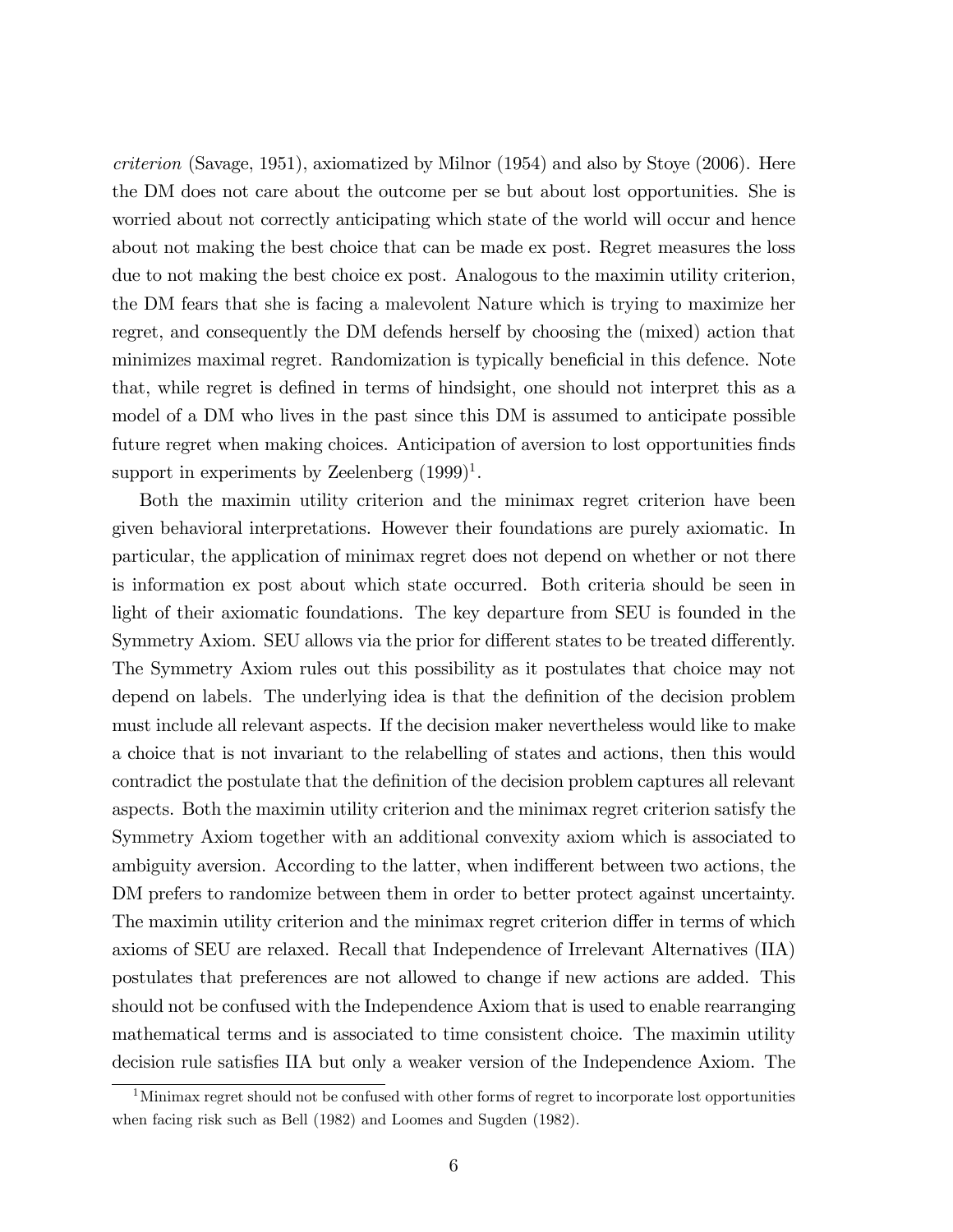added thrust of the Symmetry Axiom together with ambiguity aversion embedded in the convexity axiom focuses attention on the worst outcome generated by each action. The DM seems to be extremely pessimistic. However, once IIA is relaxed, the outcome is less extreme despite Symmetry and ambiguity aversion. The minimax regret criterion satisfies Symmetry, ambiguity aversion, Independence and the following weaker version of IIA. Preferences are now allowed to depend on the set of actions available, a property called menu dependence. In order to achieve a form of consistent behavior across different sets or menus, the Independence to Never Best Alternatives (INA) axiom is postulated. Actions may be added without changing preferences as long as they do not change the outcome of an omniscient decision maker who knows which state will occur. In other words, the best outcome in each state cannot be changed. This invariance to situations that do not affect the well being of such an omniscient decision maker turns the focus to the best outcome in each state and thus leads to concern for regret.

We will focus on these three ways to deal with uncertainty: reversion to risk, extreme pessimism and aversion to lost opportunities.

Let us sum up the philosophy of choice behind each of the three decision criteria presented above. The Bayesian (or ëcoolí) decision maker always addresses uncertain settings by forming priors and making the necessary expected utility calculations. The maximin utility (or 'gloomy') DM has a highly conservative attitude towards uncertainty and acts as if the worst state of nature were certain to occur, while the minimax regret (or 'anxious') DM is concerned with not missing advantageous opportunities.

We proceed by comparing the choices of these three different decision makers in three specific settings, each focusing on a particular aspect of uncertainty. We investigate the benefits of safe actions, measure the freedom of choice and capture the value of information. Each of the settings points to a most basic behavioral trait. In a later section we will use our analysis to uncover underlying motives by looking at the answers to some of the questions posed in the European Values Survey.

## 3 Uncovering Models of Choice under Uncertainty

#### 3.1 Safe versus Uncertain

At the heart of choice under uncertainty is the question of how one trades of making a safe choice against making a choice that yields an uncertain outcome. We investigate how the evaluation of uncertainty influences this tradeoff. Consider the following simple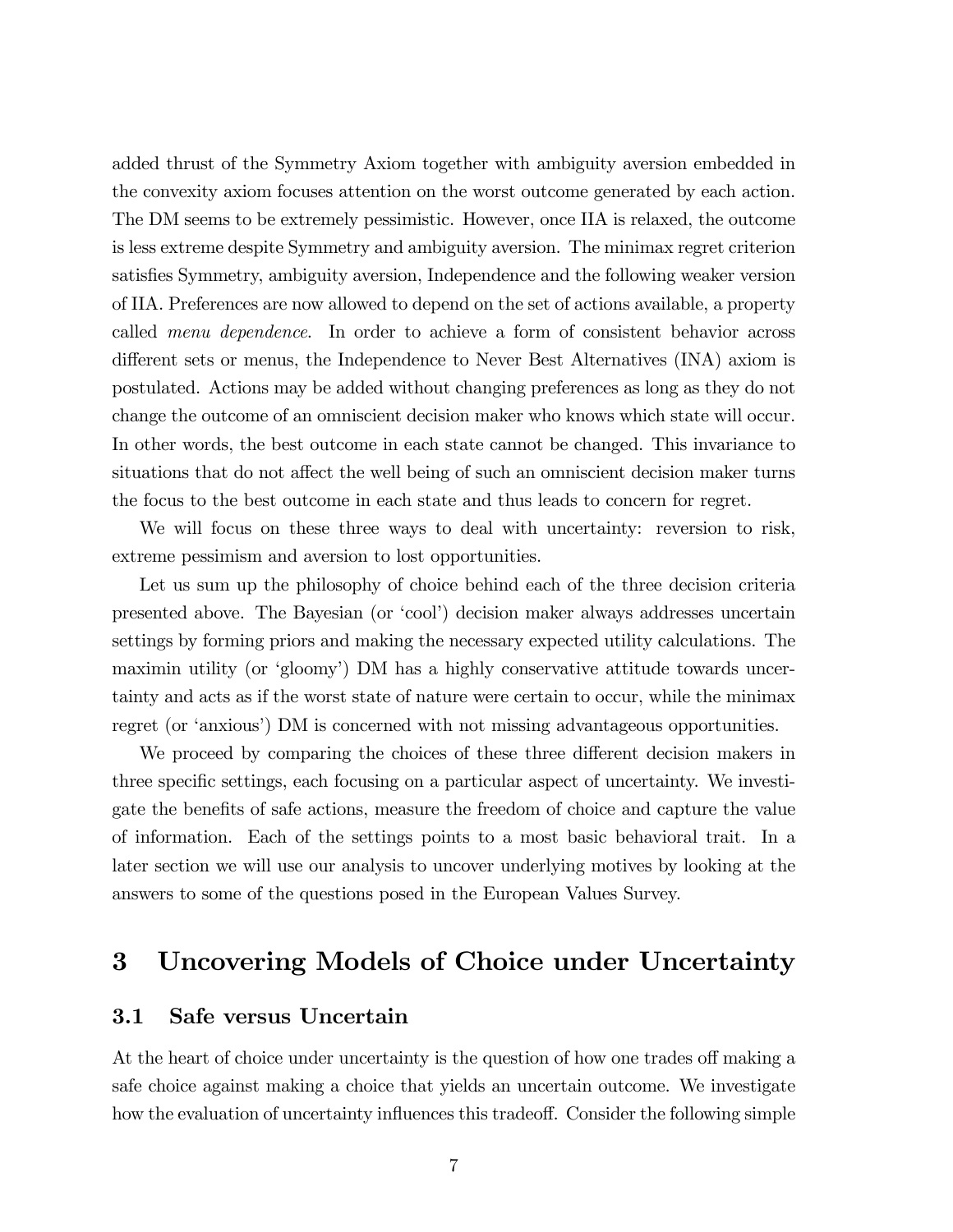| payoff    | $\alpha$ |    |
|-----------|----------|----|
| safe      | C        | C  |
| uncertain |          | h. |

Table 1: The 'safe vs. uncertain' decision problem.

decision problem with two actions labelled 'safe' and 'uncertain' and two states labelled  $\alpha$  and  $\beta$  shown in Table 1 where  $h > c > l$ . Note that this can also be interpreted as a tradeoff between risk and uncertainty. One can imagine that  $c$  is the expected value of a risky outcome to be contrasted with the choice of 'uncertain' that has a truly uncertain outcome. We derive the most preferred choice for each of the three different decision makers.

The Bayesian DM assesses a subjective probability for the occurrence of each of the two states. If the bad state for the uncertain choice, state  $\alpha$ , is sufficiently likely then the Bayesian chooses the safe action. More specifically, if  $\mu$  denotes the probability that state  $\alpha$  is believed to occur then the Bayesian chooses the safe action if  $\mu >$  $(h - c)/(h - l)$  and chooses the risky if  $\mu < (h - c)/(h - l)$ . In particular, if  $\mu \neq$  $(h - c) / (h - l)$  then the Bayesian will not randomize. Typically one does not even consider the case where  $\mu = (h - c)/(h - l)$  as this prior is considered degenerate. However, even if this knife-edge case is considered, one would not predict that the Bayesian randomizes albeit with no specific formal reasoning.

A maximin utility DM always chooses 'safe'. This is immediate when considering only pure actions since  $c > l$ . However it is also true when one includes all mixed actions. This can be seen by considering the Öctitious zero sum game between the DM and the malevolent Nature, in which the objective of DM is to maximize utility while that of Nature is to minimize it. It is well known (von Neumann and Morgenstern, 1947) that the equilibrium strategy of the DM in this Öctitious game solves the maximin utility criterion. Now note that the pair (safe,  $\alpha$ ) is an equilibrium of this zero sum game. Hence 'safe' attains maximin utility. Here we see the pessimism of the maximin utility criterion at work. Regardless of how large l or h, as long as  $l < c$ , this DM always chooses 'safe'.

To analyze the choice of the minimax regret DM we transform utility into regret (see Table 2). The unique mixed action that attains minimax regret involves choosing 'safe' with probability  $(c - l) / (h - l)$  and 'uncertain' with probability  $(h - c) / (h - l)$ .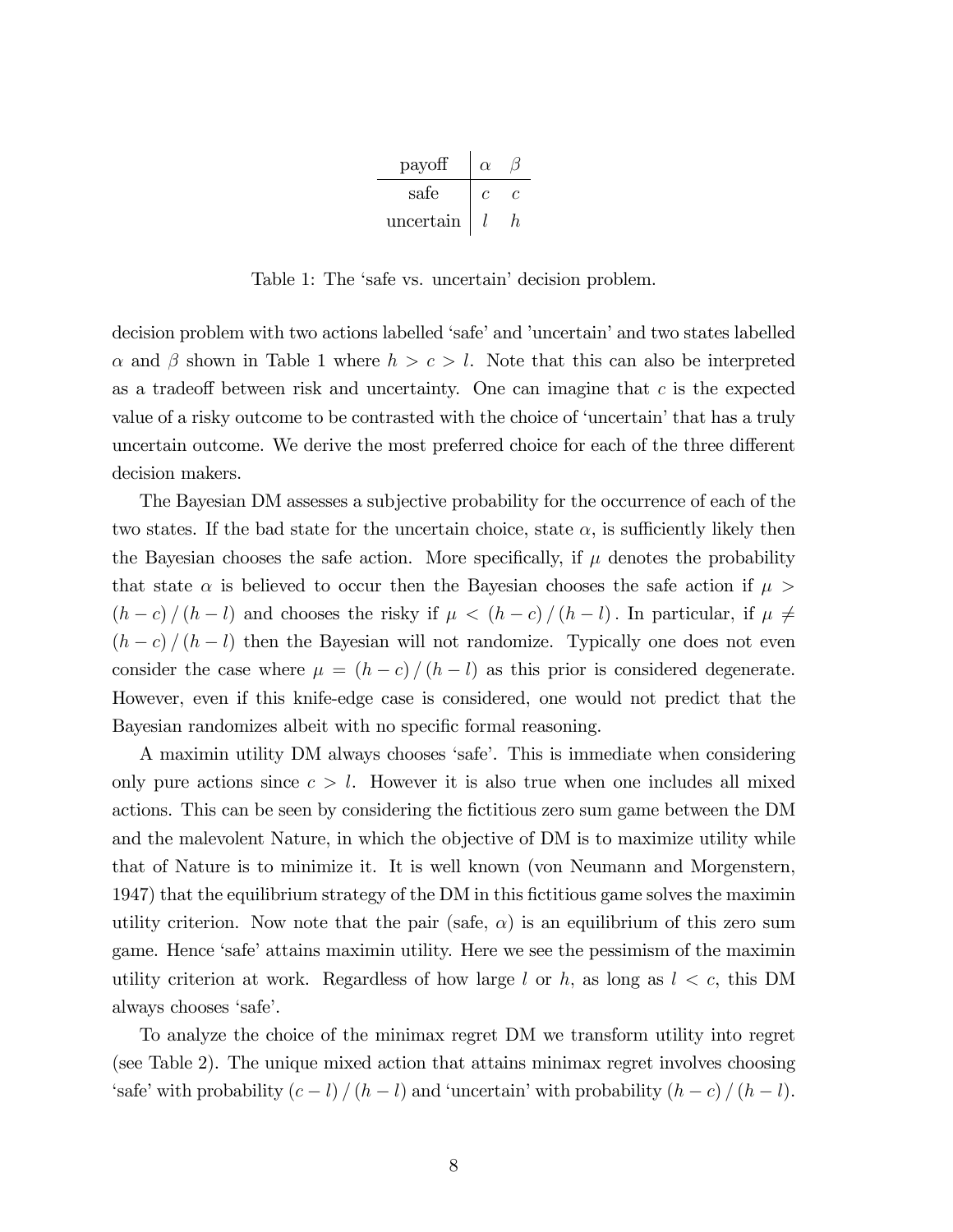| regret             | $\alpha$ |       |
|--------------------|----------|-------|
| safe               |          | $h-c$ |
| uncertain $ c - l$ |          |       |

Table 2: The 'safe vs. uncertain' decision problem in terms of regret.

In particular, there is always a strictly positive probability of choosing 'uncertain'. The minimax regret criterion trades of the magnitudes of possible loss  $(c - l)$  against possible gain  $(h - l)$ . A small probability is put on 'safe' if and only if the ratio of possible loss to possible gain is small. The value of minimax regret is equal to  $(h - c) (c - l) / (h - l)$ . Note here the advantage of mixing, which guarantees regret to be strictly below the maximal regret of 'safe' equal to  $(h - c)$  and of 'uncertain' equal to  $(c - l)$ .

To summarize, the tradeoff of the Bayesian is embedded in the prior. While some Bayesians will choose 'safe' others will choose 'uncertain'. The conservatism of the maximin utility DM leads her to always choose 'safe'. Fear of missing advantageous opportunities causes the minimax regret DM neither to choose 'safe' nor 'uncertain' but instead to randomize between these two actions.

#### 3.2 Freedom of Choice

We investigate the tradeoff between 'freedom of choice' and giving the responsibility for choice to others. We wish to understand how the model of choice for facing uncertainty influences the value of being allowed to choose in contrast with letting someone else choose and following their instructions. The latter situation can arise through delegation or by entering a relationship in which one no longer makes the choice. We build our model around the following simple decision problem. There are two actions and two states with a unique best action in each state and where different states have different best actions. Actions are labelled A and B, states labelled  $\alpha$  and  $\beta$ , and payoffs shown in Table 3. We impose  $y > x$  and  $z > w$  to create a different best action in each state and assume further  $x < z$  and  $w < y$  in order to ensure that not all outcomes in one state are smaller than all outcomes in the other state.

Let us embed this choice between two actions in the following larger decision problem that has two stages. In the first stage, the decision maker has to decide whether she wishes to make the choice herself or whether instead she prefers to have the choice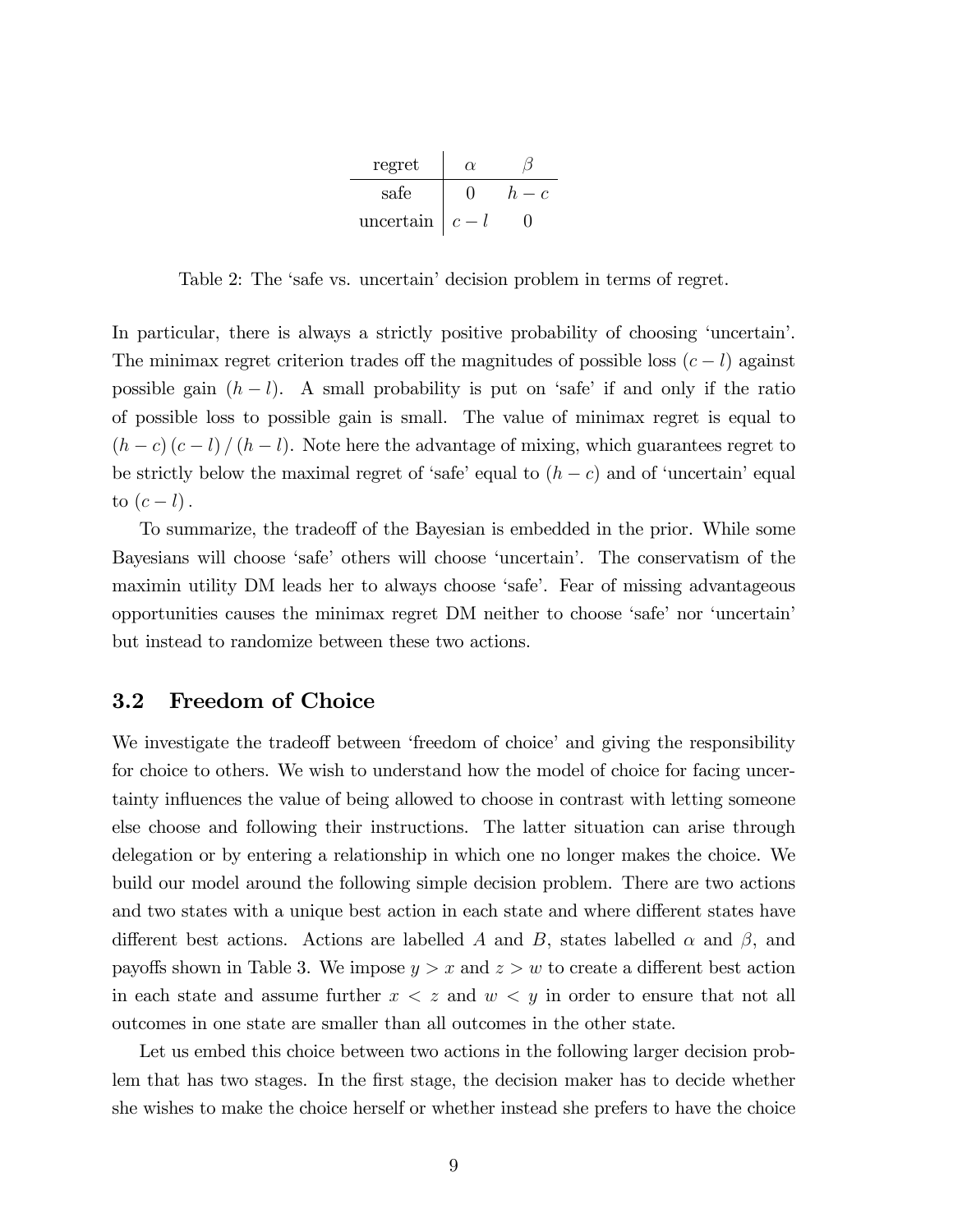| payoff | $\alpha$ |    |
|--------|----------|----|
|        | Y        | W  |
|        | x        | 7. |

Table 3: The decision problem faced in stage 2 when choosing 'free' in stage 1.

| payoff | $\alpha$                                                           |                      |
|--------|--------------------------------------------------------------------|----------------------|
| 'free' | $yz-xw$<br>$y-x+z-w$                                               | $yz-xw$<br>$y-x+z-w$ |
|        | 'third' $\lambda y + (1 - \lambda)x$ $\lambda w + (1 - \lambda) z$ |                      |

Table 4: The decision problem faced in stage 1 by a maximin utility agent.

made by a third party. In the second stage the actual choice between  $A$  and  $B$  occurs. At the time of the first stage the DM believes that the third party will choose A with probability  $\lambda$  and B with probability  $1 - \lambda$  for some specified  $\lambda \in [0, 1]$ . Let 'free' denote the choice of the DM at stage one to retain the role of choosing an action at stage two. Let 'third' denote the choice at stage one to let the third party choose at stage two.

The analysis for a Bayesian DM is straightforward. Generically this DM will not be indifferent between the two actions, and, as the third party randomizes, she will strictly prefer 'free' and thus to retain the power to choose the action.

Consider now maximin utility. Here one has to specify how decision making takes place in this sequential setting. A natural approach (for an axiomatization see Siniscalchi, 2006) is to solve via backwards induction. If the decision maker chooses 'free' in stage one, then she faces the decision problem in Table 3 in stage two where she will then choose A with probability  $(z - x)/(y - x + z - w)$  and B otherwise to then guarantee a minimal utility of  $(yz - xw) / (y - x + z - w)$ . Notice that the choice of this mixed action yields the same expected utility in both states. Anticipating the outcome obtained in stage 2 when choosing 'free' in stage 1 yields the reduced decision problem in stage 1 shown in Table 4. It then follows easily along the same line of argument as in the safe versus risky model that this decision maker chooses 'free'.

Consider now the minimax regret DM. Looking again first at the decision in stage 2 after having chosen 'free' in stage 1 we find that the DM chooses  $\tilde{A}$  with probability  $(y - x)/(y - x + z - w)$ . Anticipating this choice in stage 2 we obtain the reduced form for stage 1 shown in Table 5. For whichever value of  $\lambda$  in [0, 1] we find that the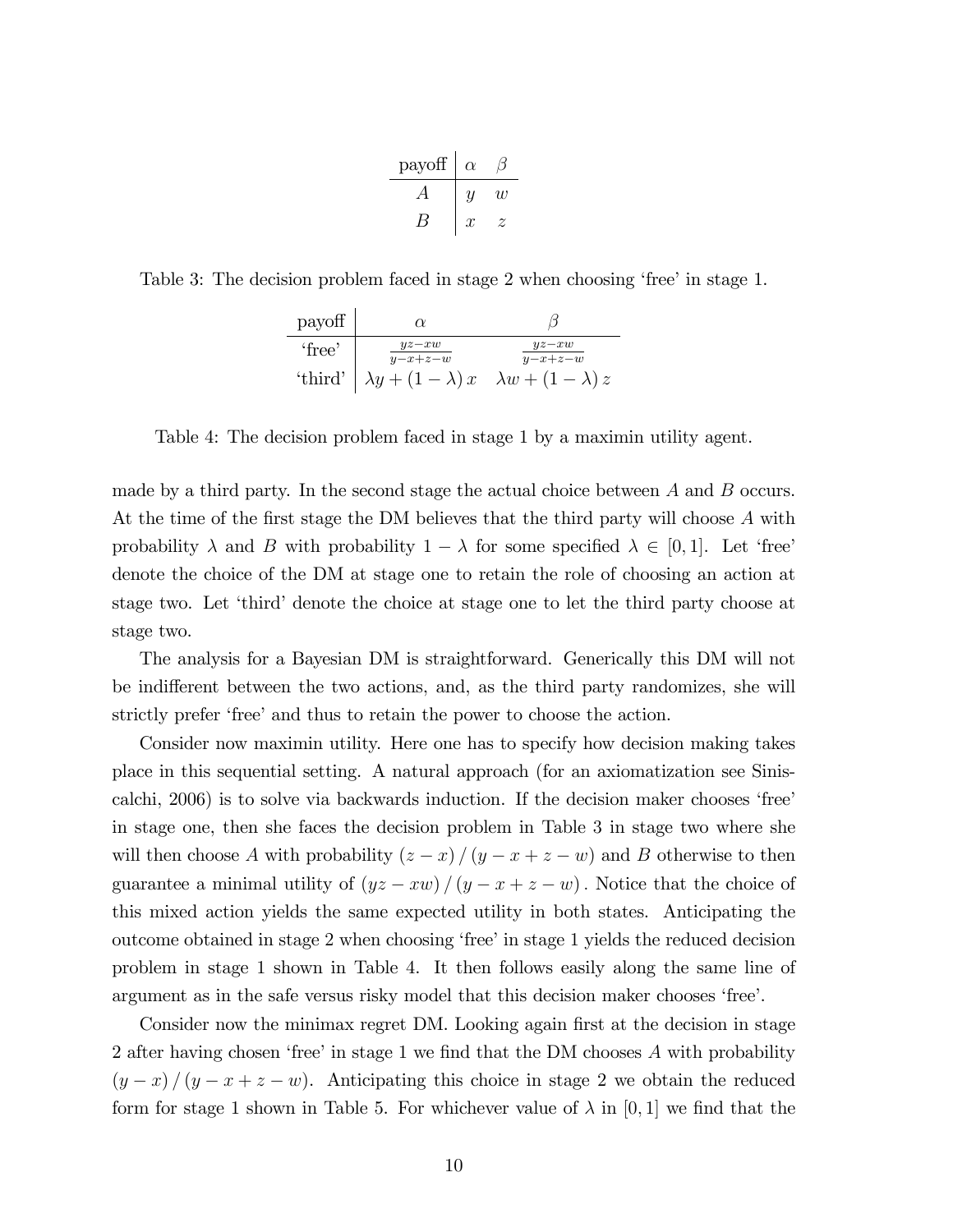| payoff |                                                                    |                              |
|--------|--------------------------------------------------------------------|------------------------------|
| 'free' | $(y-x)y+(z-w)x$<br>$z-w+y-x$                                       | $(y-x)w+(z-w)z$<br>$z-w+y-x$ |
|        | 'third' $\lambda y + (1 - \lambda)x$ $\lambda w + (1 - \lambda) z$ |                              |

Table 5: The decision problem faced in stage 1 by a minimax regret agent.

minimax regret DM will mix between 'free' and 'third'.

To sum up, both a Bayesian DM and a maximin utility DM have a preference for exerting their freedom of choice, while a minimax regret DM, in randomizing across the two choice options, exhibits a weaker preference towards freedom of choice.

#### 3.3 Value of Information

Information plays an important role when making choices under uncertainty as more information can reduce this uncertainty. In the following we investigate the incentives for the gathering information when this is costly.

We build on the decision problem with two actions and two states presented in the previous subsection. To simplify notation we normalize payoffs so that  $x = 0$  and  $y = 1$ , which can be done without loss of generality. We add the restriction that  $w < 1$  and  $z > 0$  in order to rule out that all outcomes in one state are larger than all outcomes in the other state. We add the possibility to learn more about the true state as follows. By incurring a cost c the DM learns the true state with probability  $\gamma$  and does not learn anything new with probability  $1 - \gamma$ , where  $c > 0$  and  $\gamma \in (0, 1)$  are given. Hence, even when the DM pays  $c$  she may not learn anything. The strategy of the DM who decides not to purchase information and to choose action  $C$  is denoted by  $C_n$ . The strategy to buy information, to choose the best action whenever the true state is revealed and to choose action C when no new information is revealed is denoted by Cb. Payoffs of the enlarged decision problem are given in Table 6.

Consider a Bayesian decision maker who puts prior probability  $\mu$  on state  $\alpha$  occurring. It is easily shown that this DM has the highest willingness to pay for information when the prior  $(\mu,(1 - \mu))$  is such that she is indifferent between An and Bn. This indifference holds when  $\mu = \mu_0 := (z - w) / (1 + z - w)$ . Note that when  $\mu = \mu_0$  then the Bayesian is also indifferent between  $Ab$  and  $Bb$ . So the expected payoff to not buying information is equal to

$$
\frac{z}{1+z-w},
$$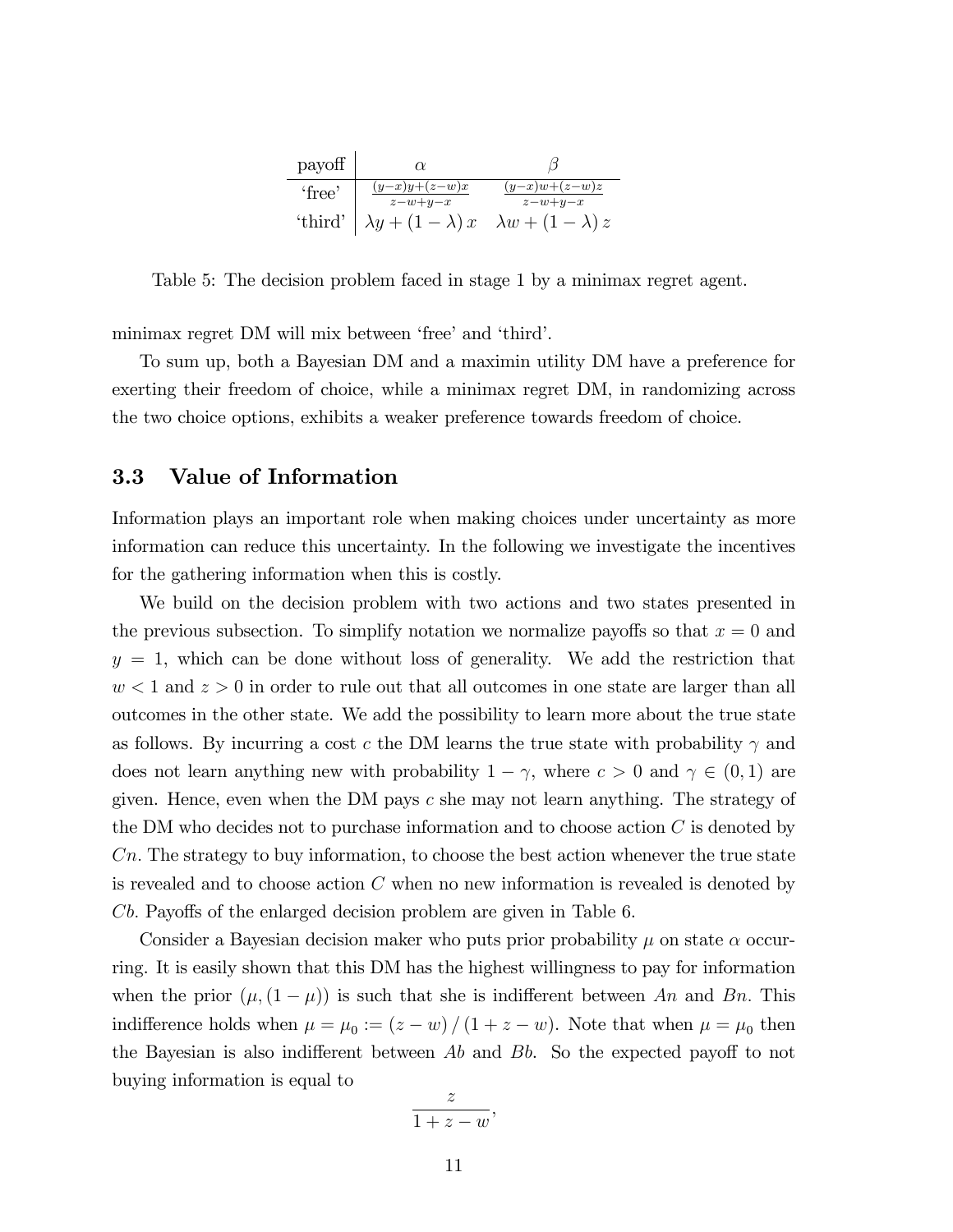|       | payoff   state $\alpha$ | state $\beta$                       |
|-------|-------------------------|-------------------------------------|
| An    |                         | $\overline{u}$                      |
| $B_n$ |                         | $\boldsymbol{z}$                    |
| Ab    |                         | $1-c$ $\gamma z + (1-\gamma) w - c$ |
| Bb    | $\gamma - c$            | $z-c$                               |

Table 6: The choice setting revealing the value of information for the decision maker. The DM is allowed to acquire at cost c a probability  $\gamma$  of learning the true state.

while the payoff to buying information is equal to

$$
\frac{z+\gamma(z-w)-c(1+z-w)}{1+z-w}.
$$

For this particular prior it follows that the Bayesian will buy information if  $c <$  $\gamma(z - w)/(1 + z - w)$ . Thus, for any prior  $\mu$  on state  $\alpha$  there exists  $c_0(\mu)$  such that the Bayesian DM will buy information if  $c < c_0(\mu)$  and she will not buy information if  $c > c_0(\mu)$  where

$$
c_0(\mu) \le \frac{\gamma (z - w)}{1 + z - w}.
$$

In fact it is easily shown that  $c_0(\mu)$  is strictly below this threshold whenever  $\mu \neq \mu_0$ , where  $c_0(\mu)$  can be arbitrarily small if  $\mu$  is either sufficiently large or sufficiently small.

Let us now turn to a maximin utility DM. Assume that this DM decides not to buy information. Since  $w < 1$  and  $z > 0$  it follows that the DM will mix between An and  $Bn$  in the same way she would mix between A and B in the original decision problem. Both  $An$  and  $Bn$  will maximize expected payoffs given the mixed action of malevolent Nature. Nature will then choose state  $\alpha$  with probability  $\mu_0$ , as only then will the DM be indifferent between  $An$  and  $Bn$ . Given this strategy of Nature, we determined above that An and Bn are only best responses if and only if  $c \ge \gamma (z - w)/(1 + z - w)$ . Thus, the maximin utility DM will buy information if

$$
c < \frac{\gamma (z - w)}{1 + z - w},
$$

and will not buy information if instead the above holds with  $\sim$ ".

Finally consider the minimax regret DM. In Table 7 we have transformed utility into regret.

We argue analogously to the case of maximin utility. If the minimax regret DM does not buy information then she mixes between  $An$  and  $B_n$ . Note that Nature again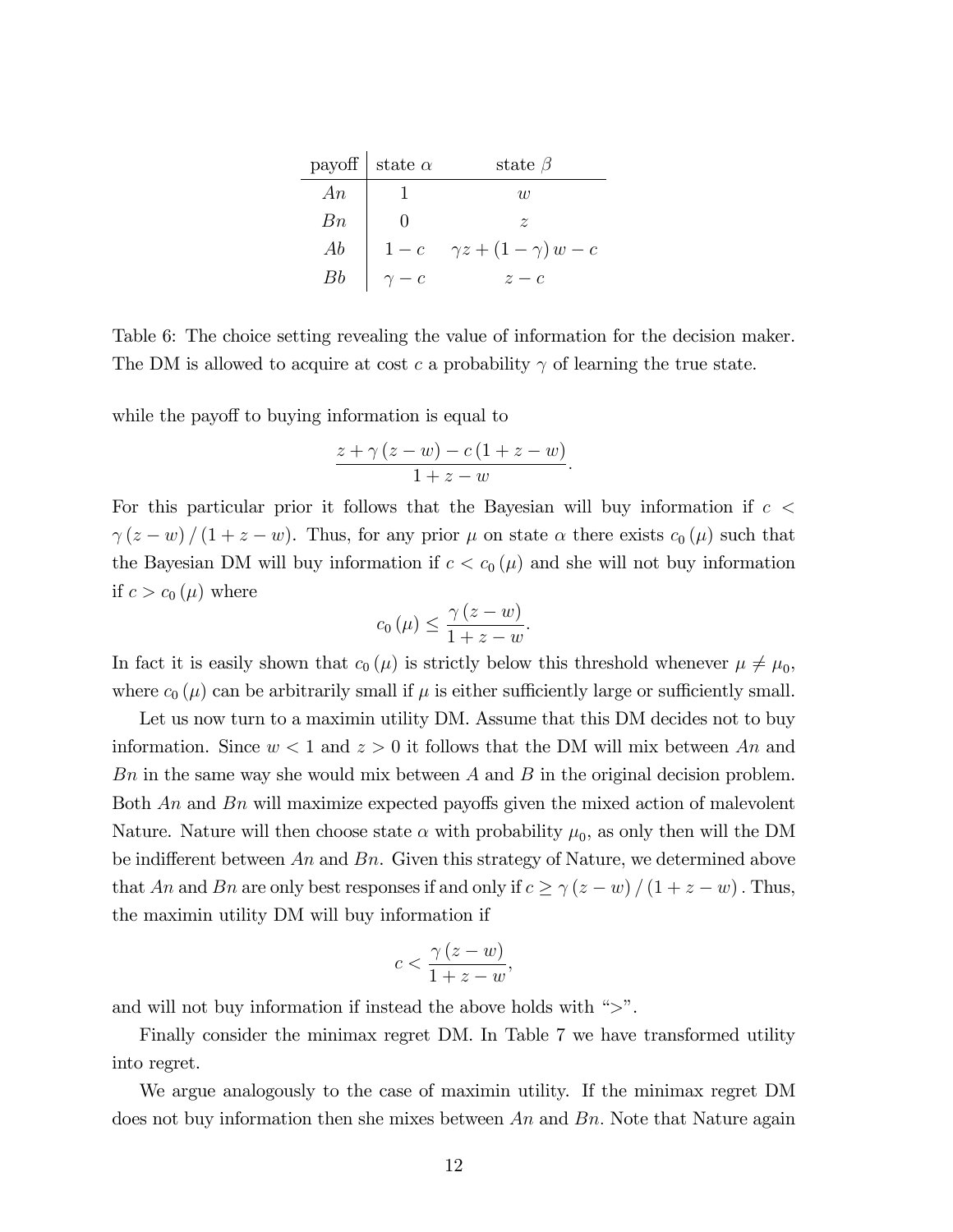|        | states        |                           |  |  |
|--------|---------------|---------------------------|--|--|
| regret | $\alpha$      |                           |  |  |
| An     |               | $z-w$                     |  |  |
| Bn     |               |                           |  |  |
| Ab     | $\mathcal{C}$ | $(1 - \gamma)(z - w) + c$ |  |  |
| Bb     | $1+c-\gamma$  | C                         |  |  |

Table 7: The 'value of information' choice setting in terms of regret.

ensures that she will do so by assigning probability  $\mu_0$  to state  $\alpha$ . Thus we conclude as in the case of maximin utility that the minimax regret DM buys information if

$$
c < \frac{\gamma (z - w)}{1 + z - w},
$$

and will not buy information if instead the above holds with  $\sim$ ".

To summarize, the Bayesian is always less willing to buy information than either the maximin utility or the minimax regret type, where the latter two have the same threshold on costs below which they start buying information. The prior of the Bayesian makes her more confident about the situation and hence less willing to pay for more information.

#### 3.4 Summary

Combining the different attitudes across these three decision problems we identify the following behavioral patterns. Bayesians may or may not like safe choices, enjoy being unconstrained in their choices and give relatively low value to acquiring information. Maximin DMs like safe options, like freedom and value information highly. Finally, minimax regret DMs are willing to partially engage in uncertain scenarios, moderately like freedom and give high value to new information.

## 4 Estimating Models of Choice under Uncertainty

We now use our models and their predictions across the three choice problems developed above to investigate the different ways in which Europeans deal with uncertainty. The data we use is based on answers to some questions posed in the European Values Survey (EVS). The hypothesis is that there are at least three behavioral types, the Bayesian,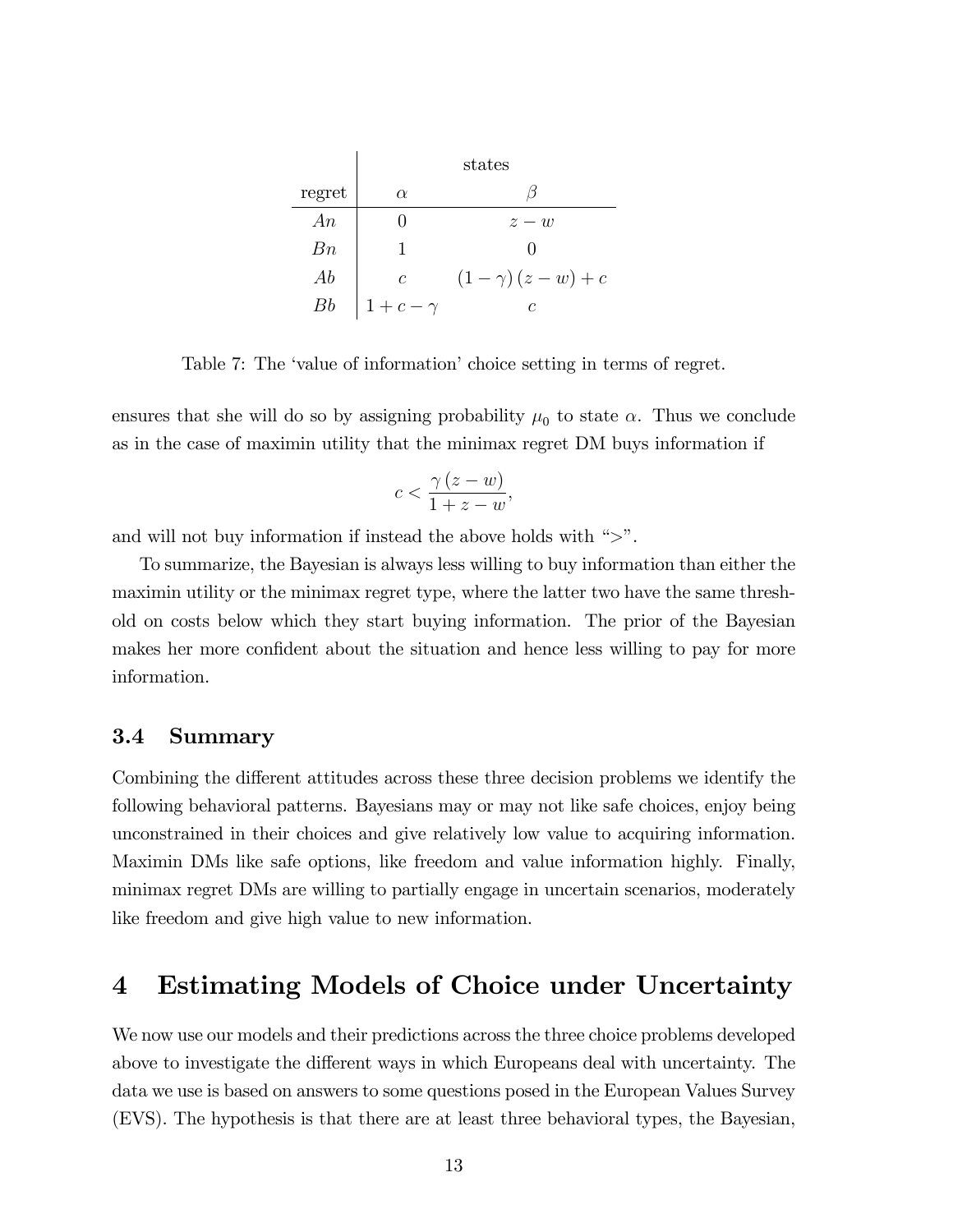the maximin utility DM and the minimax regret DM. We proceed by establishing a link between the decision problems of the previous section and some of the questions in the survey, which allows us to predict the answers of each of the three DM types across these questions. This link is then brought to the data using a latent class analysis in which the proportions of each type are estimated.

### 4.1 Linking Choice Problems to Questions

In the following we identify five questions from the European Values Survey (EVS) that are related to each of our choice problems. In particular two questions are associated with the 'safe vs. uncertain' model, two to the 'freedom of choice' model, and one to the 'value of info' model. For clarity only summaries of the questions are presented here. We have included all the details in Appendix A.

Consider first the conflict between safe and uncertain. The first question in this group, coded C013 in the EVS, is taken from the section of the questionnaire devoted to 'work'. It asks: "Would you mention 'job security' as an important aspect in a job?". The possible answers are 'mention' and 'not mention'. We identify job security as being a safe option that is implicitly contrasted in this question to job insecurity, an option with an uncertain outcome. Mentioning job security can be directly interpreted as not wanting to lose oneís job. However job security also indirectly means to forego opportunities of getting a better job. In light of the analysis of the safe versus uncertain model, we predict how each of the three types will answer each question. Some Bayesians will mention good job security while others will not. Maximin DMs will always mention job security. Minimax regret DMs will always hedge against uncertainty by randomizing, so some will mention and some will not mention job security. However, since we cannot observe this randomization we obtain the same prediction for the minimax regret DM as we have for the Bayesian. Not all will answer 'mention' but not all will answer 'not mention'.

The second question associated with the conflict between safe and uncertain, coded D026 in the EVS, is selected from the group of questions devoted to 'family'. It reads: ìA marriage or a long-term stable relationship is necessary to be happyî. We group the possible answers into 'agree', 'not agree' (see Appendix A for details). Paralleling the explanation given for the previous question, we identify the long-term stable relationship as the safe option, to be implicitly compared to the more uncertain life scenarios unfolding when opting for short-term and/or non stable relationships. Bayesians may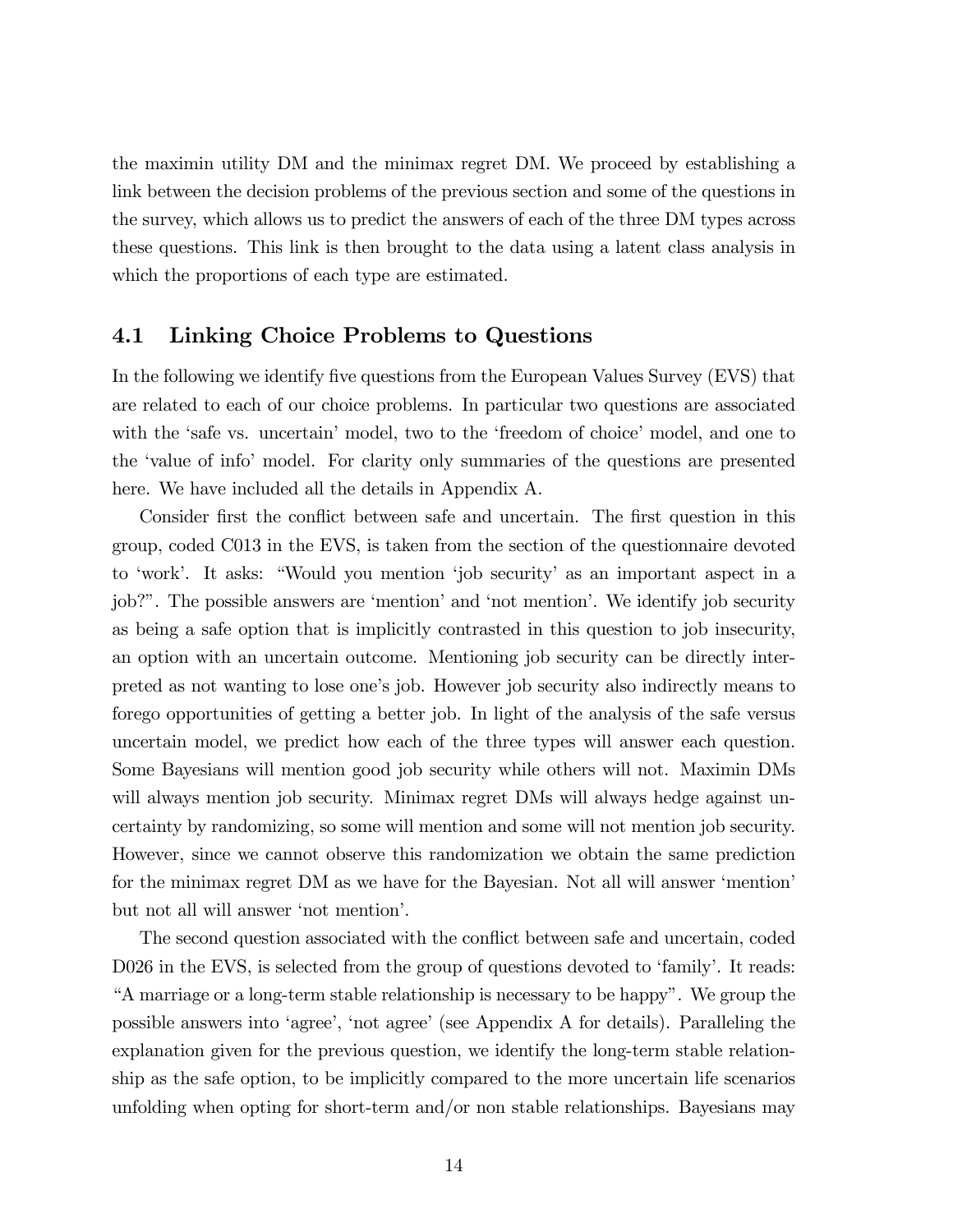agree or disagree with the statement, maximin utility DMs always agree, while minimax regret DMs randomize across the answer options and, hence, are associated to the same prediction as that for Bayesians.

Freedom of choice is addressed in two questions, respectively selected from the ëworkí section of the questionnaire and from the one devoted to ëperceptions of lifeí. The former, coded C016, asks: "Would you mention the 'opportunity to use your own initiative' as an important aspect in a job?". The possible answers to this question are ëmentioní and ënot mentioní. Following our three choice models we predict that both Bayesians and maximin utility DMs like freedom of choice and hence will choose ëmentioní, while for minimax regret DMs some will choose ëmentioní and others will choose 'not mention'.

The other question in the survey capturing a taste for freedom is the one coded A029 and asking: "Would you mention 'independence' as an especially important quality that children should be encouraged to learn at home?". The possible answers are 'mention' and 'not mention'. Once again, given our three choice models, we predict that both Bayesians and maximin utility DMs will answer 'mention', while for minimax regret DMs some will choose 'mention' and others will choose 'not mention'.

Finally consider the following question, selected from the 'work' section of the questionnaire and coded C012: "Would you mention 'not too much pressure' as an important aspect in a job?". The possible answers are 'mention' and 'not mention'. Pressure can be interpreted as the feeling of stressful urgency (Oxford Dictionary) associated to the lack of time to be able to deliberate and to gather more information. Lower value of information can mean that the decision maker is less concerned about pressure. We focus on the value of information aspect of this question and, according to our model, predict that a Bayesian does not feel much pressure and is likely to choose ënot mentionías information has less value. Both a maximin utility DM and a minimax regret DM care more about information, so we predict that they feel more pressure and hence are likely to choose 'mention'.

Table 8 summarizes the predicted answers from our three decision types across the five questions.

#### 4.2 Empirical Analysis

We now wish to estimate how many individuals behave consistently with each of our behavioral models.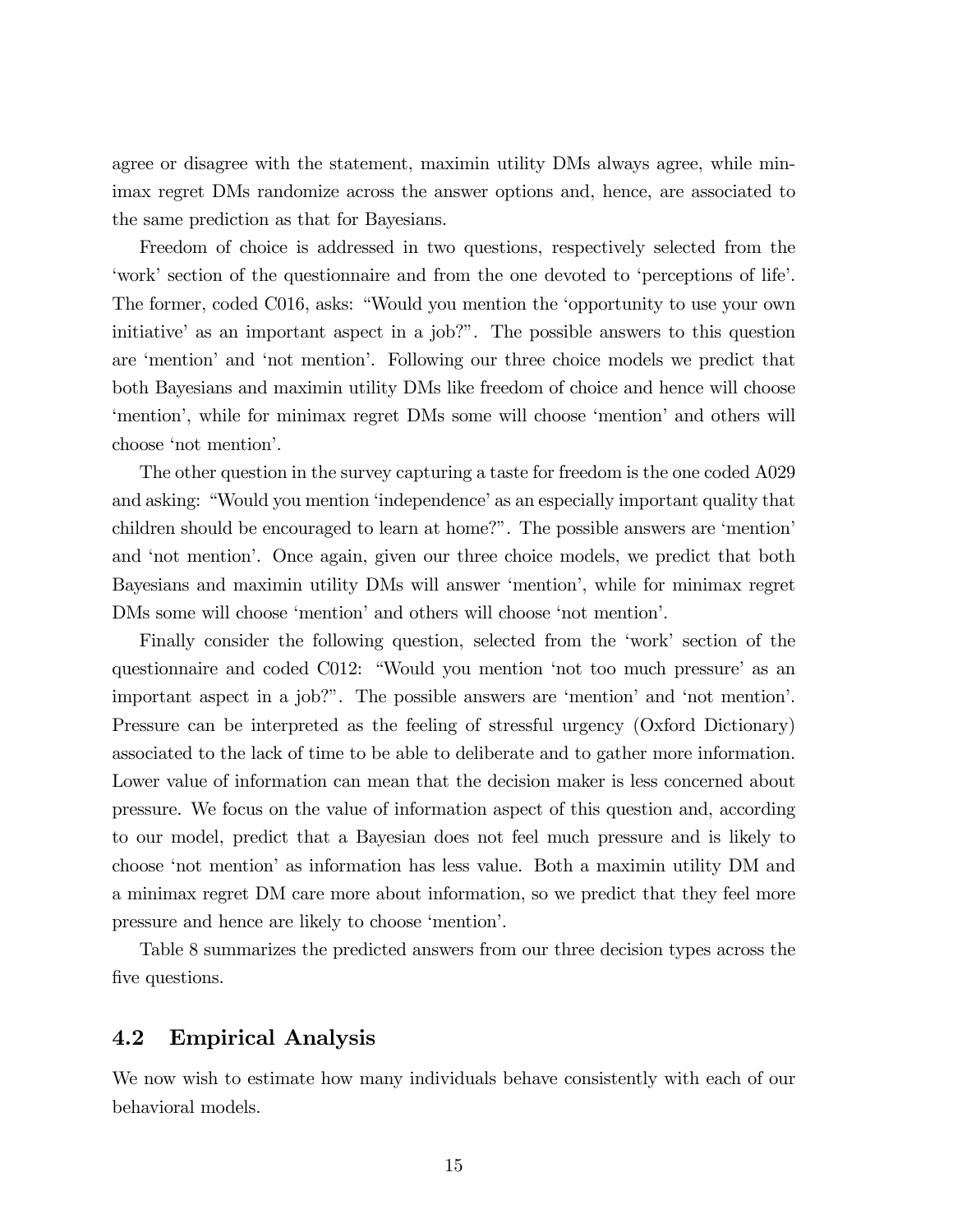| Group | Question         | Content                | Bayesian               | Maximin | M. regret |
|-------|------------------|------------------------|------------------------|---------|-----------|
| safe  | CO13             | Job security           | some mention, some not | mention | randomize |
| safe  | D <sub>026</sub> | Long-term relationship | some agree, some not   | agree   | randomize |
| free  | C <sub>016</sub> | Initiative             | mention                | mention | randomize |
| free  | A029             | Independence           | mention                | mention | randomize |
| info  | C012             | No pressure            | not mention            | mention | mention   |

Table 8: Theoretical predictions

#### 4.2.1 Selecting the Method

We need to select a method for estimating the existence of such underlying behavioral models in the EVS data. Flexibility of the method is desired as we do not expect the vast majority to behave entirely according to one of the three models. Our models are normative and many different concerns come into play when interpreting a question and selecting an answer. We are happy to be able to explain regularities and tendencies. Thus we wish to choose a method that allows different questions to be assigned different degrees of importance in explaining regularities. Our behavioral models should be able to compete with alternative systematic ways of responding to the questions. At the same time we need to be able to correct for the fact that a less restrictive definition of a type will always explain the data more accurately. We choose to perform a latent class analysis as this gives us the desired flexibility and the means to investigate the role of degrees of freedom in explaining the data.

Previous investigations on European attitudes towards uncertainty (Hofstede, 2001) have relied on counting the number of answers consistent with each behavioral model. Each question is given equal weight. However, the questions asked in surveys are just approximations of the question we are really interested in  $\degree$  To you mind ambiguity?" or "What is your type?"). To ignore that some questions are better approximations than others is to ignore that the explanatory power of the questions may vary. For example, consider the extreme case that one of the included questions has no explanatory power. By just counting the correct answers this irrelevant question has the same impact as the other questions. Our method instead does not impose equal explanatory power of the questions but determines their relevance endogenously.

Latent class analysis is a method to find classes (or clusters) in the data when the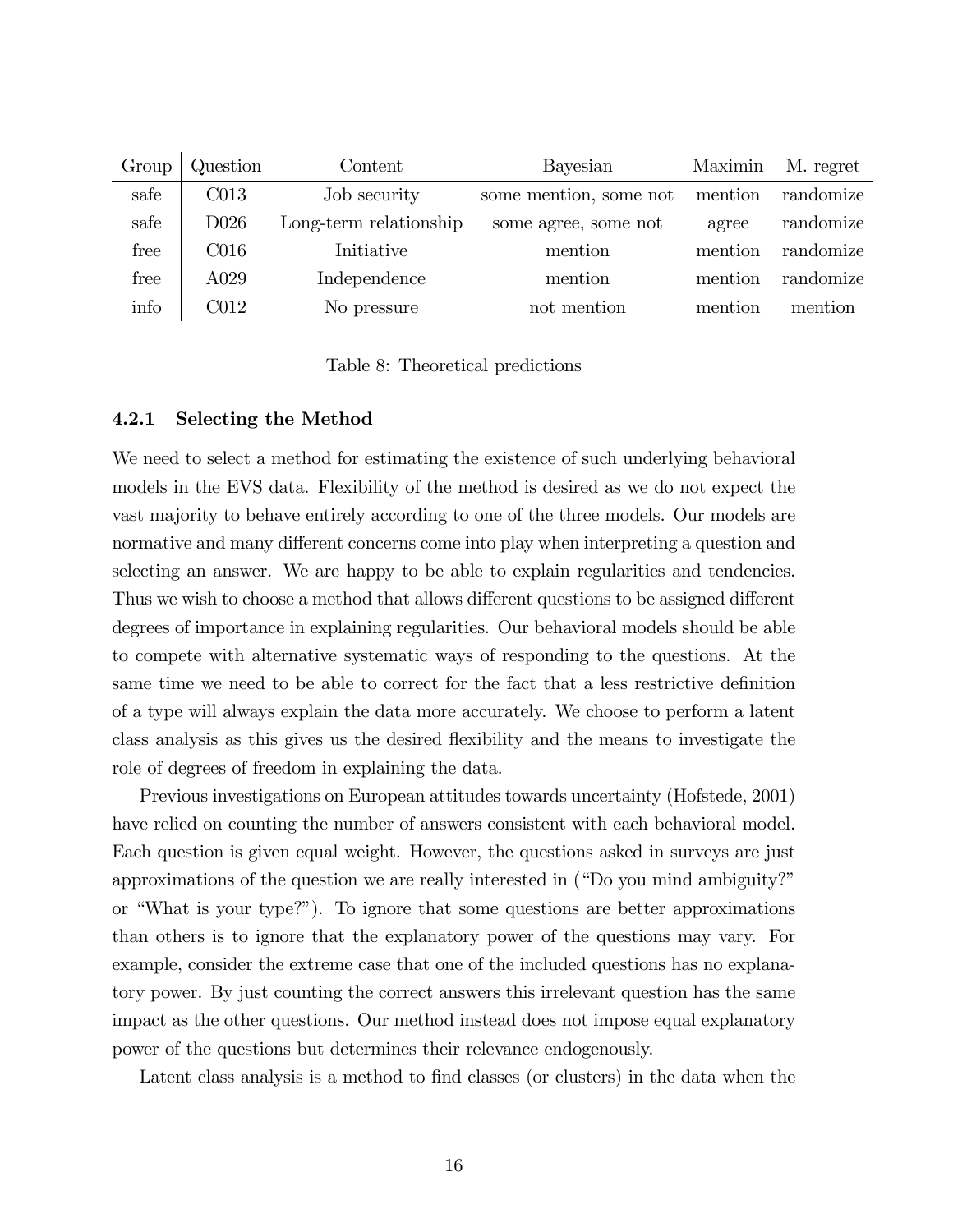relative importance of the questions is not known<sup>2</sup>. In our model a class represents a DM type. In addition to our three types we add an unrestricted (or free) type in order to pick up regularities not predicted by our models. Individuals belonging to a given type are assumed to answer any given question according to a probability distribution that only depends on the type and on the question. The proportions of types as well as the probability distributions over the answers for each question and type are estimated by maximizing the likelihood of the data. So the estimated behavior within a class (or associated with a type) is a distribution of answers to each question. Allowing for probabilitistic distributions over the set of answers introduces the desired flexibility to be able to capture the importance of each question for each type. Flexibility is limited by the bounds imposed by the prediction we make for the given type. For instance, when the type imposes that one of two answers is more likely than the other and one estimates that the two probabilities coincide, then we find that this question plays no special role in explaining responses.

We seek to compare attitudes towards uncertainty across Europe. To this end we pool the data across all countries and estimate behavior of each type as well as the proportions across Europe. Using the country speciÖc information we then derive the induced distribution of types for each country. A separate analysis for each country would not be useful for this objective as estimated types identified with a probability distribution for each question would then be difficult to compare across countries.

#### 4.2.2 Details of the Method

In the following we briefly describe latent class analysis assuming, first of all, that data comes from a single country. Let  $K$  denote the set of DM types. Denote the sample proportion of type  $k \in K$  by  $\pi_k$ . Of course,  $\pi_k \in [0, 1]$  and  $\sum_{k \in K} \pi_k = 1$ .

Let Q be the set of questions. For question  $q \in Q$ , let  $A_q$  denote the set of possible answers. We assume that, conditional on the type of individual, the answers across questions are uncorrelated. Let the probability that a k-type individual answers question q with answer  $a \in A_q$  be denoted by  $\pi_{kq}(a)$  where  $\pi_{kq}(a) \in [0, 1]$  and  $\sum_{a\in A_q}\pi_{kq}(a)=1.$ 

Let  $\pi$  be the parameter vector containing the sample proportions  $\pi_k$  for  $k \in K$  and the probabilities of the answers  $\pi_{kq}(a)$  for  $k \in K$ ,  $q \in Q$  and  $a \in A_q$ .

<sup>&</sup>lt;sup>2</sup>Lazarsfeld (1950), Goodman (1974) and Haberman (1979) are the classic references. See Hagenaars and McCutcheon (2002) for an overview of recent innovations.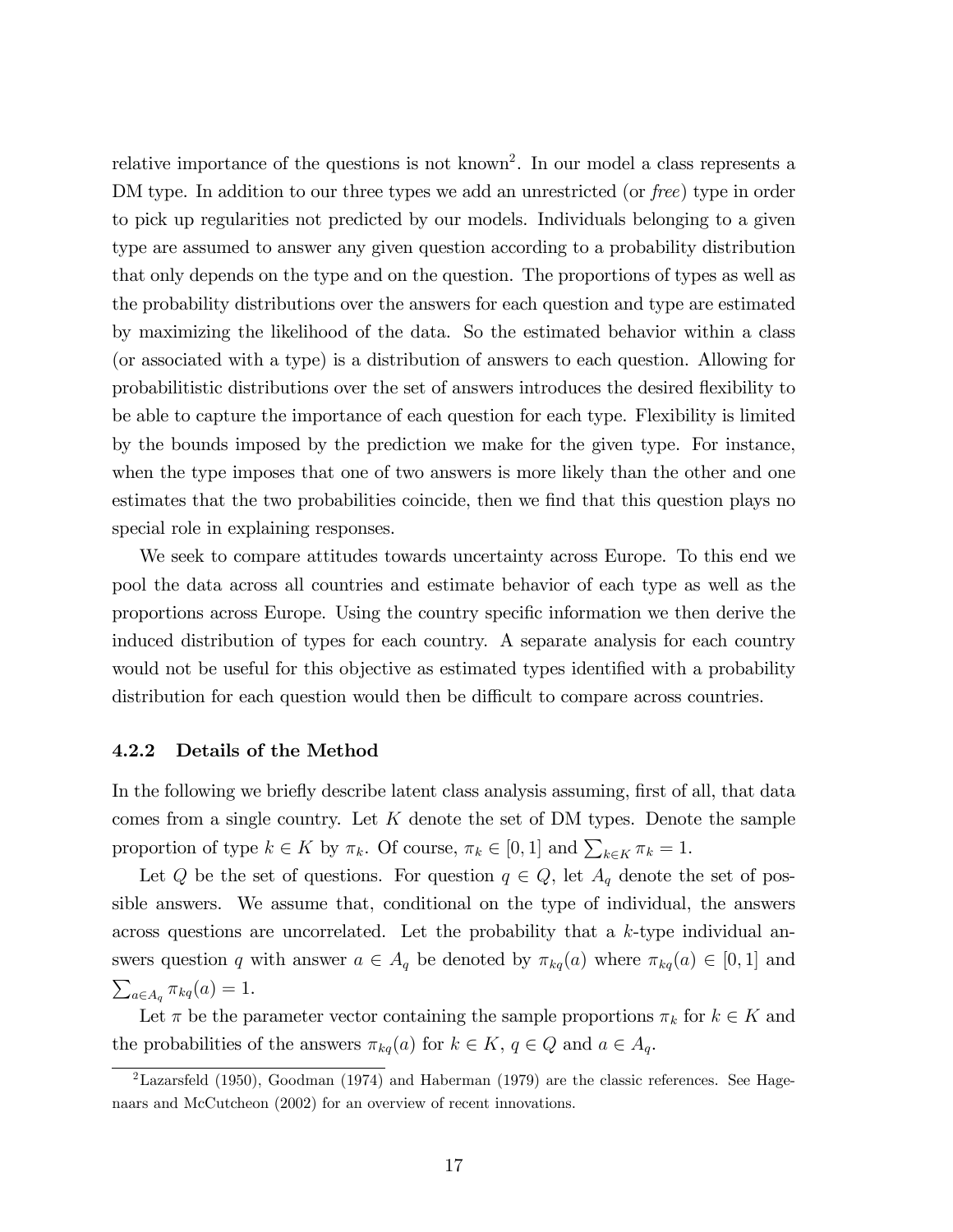Up to this point a type is simply an index. However each type is typically associated to an exogenously imposed set of restrictions, which determine for each question a set of possible answers or distributions over answers. The restrictions we impose for our three behavioral types are specified in the next section. Let  $\Pi$  be the set containing the allowed parameter vectors  $\pi$  that are compatible with the exogenously imposed restrictions on the types.

Denote the set of individuals by  $I$ . Let the answer of individual  $i$  to question  $q$  be denoted by  $a_{iq} \in A_q$ . The loglikelihood of the sample  $\{a_{iq}\}_{i \in I, q \in Q}$  of answers for each individual across all individuals is then given by

$$
\mathcal{L}(\pi) = \sum_{i \in I} \log \biggl( \sum_{k \in K} \pi_k \prod_{q \in Q} \pi_{kq}(a_{iq}) \biggr).
$$

The maximum likelihood estimator is then simply arg  $\max_{\pi \in \Pi} \mathcal{L}(\pi)$ .

When the sample consists of all countries, a correction is needed to preserve representation due to the different country sizes. Ideally one would like to have a sample that consists of the same proportion of individuals relative to the total population in each country. In order not to throw away observations, one considers averages when too many individuals have been sampled. The adjustment is as follows. Denote the set of countries by C. For country  $c \in C$ , let the set of individuals be denoted by  $I^c$ , the number of individuals in the sample by  $n_c$  and the number of inhabitants from which the sample was (potentially) drawn by  $p_c$ . Let  $r = \min_{c \in C} n_c/p_c$  be the minimum ratio of individuals per inhabitant. It then follows that  $rp_c \leq n_c$  for all  $c \in C$ . We now act as if the proportion  $r$  was selected from each country, rescaling the above likelihood by  $rp_c/n$ . With this correction term the loglikelihood becomes

$$
\mathcal{L}(\pi) = \sum_{c \in C} \frac{rp_c}{n_c} \sum_{i \in I^c} \log \left( \sum_{k \in K} \pi_k \prod_{q \in Q} \pi_{kq}(a_{iq}) \right).
$$

All test statistics are corrected for the population size likewise.

#### 4.2.3 Imposing the Types

Each class is associated with a type. We have developed predictions for the behavior of each of the three models in dealing with uncertainty (see Table 8). In the following we show how these predictions enter the empirical model to be estimated.

If an individual is of a particular type, we expect her to answer the questions in line with that type. However, the vast majority of individuals will not answer the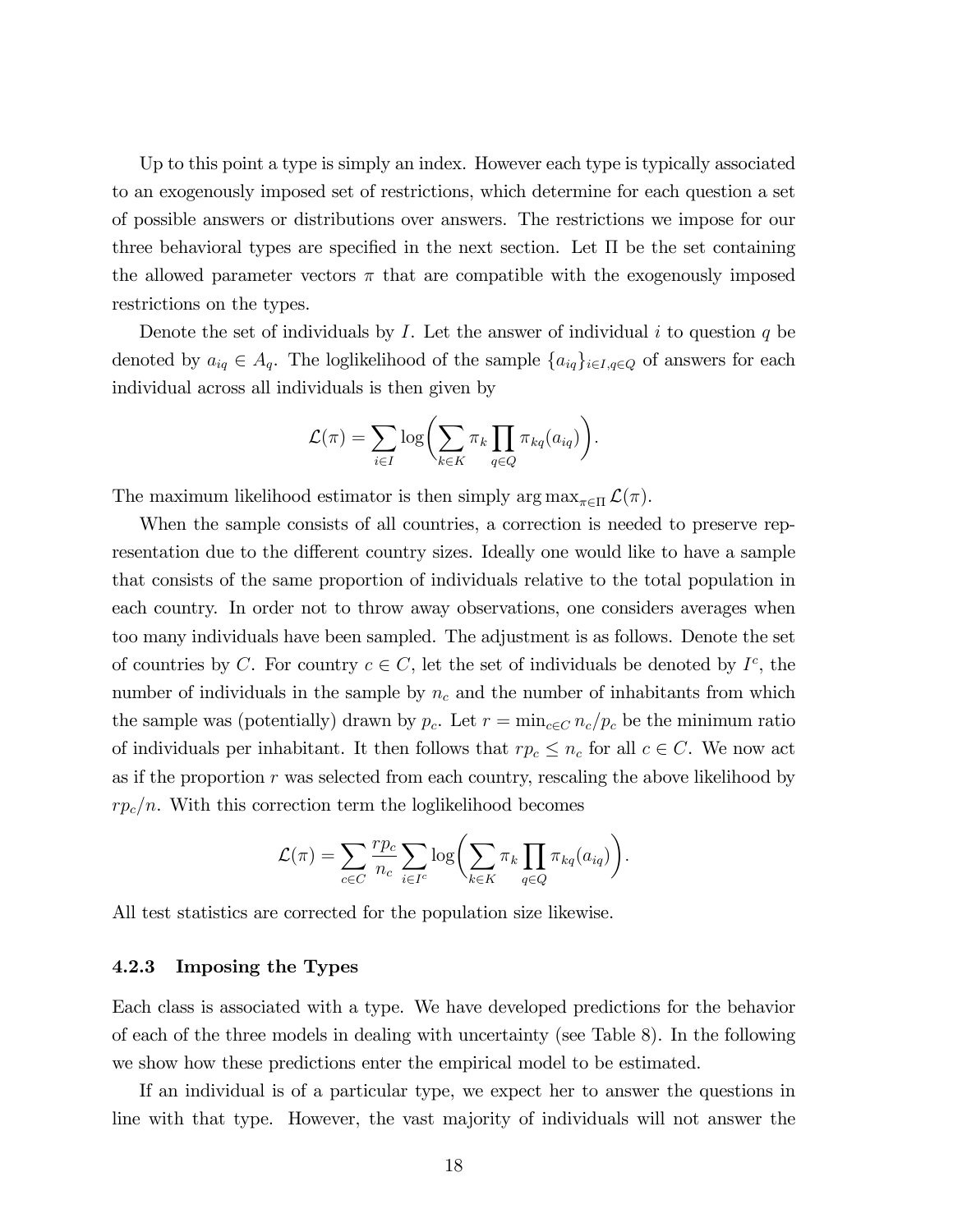| Question         | Content            | Bayesian                                                                                                        | Maximin                   | M. regret                                                            |
|------------------|--------------------|-----------------------------------------------------------------------------------------------------------------|---------------------------|----------------------------------------------------------------------|
| C <sub>013</sub> | job security       | $\frac{1}{4} \leq \pi(M) \leq \frac{3}{4}$ $\pi(M) \geq \frac{1}{2}$ $\frac{1}{4} \leq \pi(M) \leq \frac{3}{4}$ |                           |                                                                      |
| D <sub>026</sub> | long-term relation | $\frac{1}{4} \leq \pi(A) \leq \frac{3}{4}$                                                                      |                           | $\pi(A) \geq \frac{1}{2}$ $\frac{1}{4} \leq \pi(A) \leq \frac{3}{4}$ |
| C <sub>016</sub> | initiative         | $\pi(M) \geq \frac{1}{2}$                                                                                       |                           | $\pi(M) \geq \frac{1}{2}$ $\frac{1}{4} \leq \pi(M) \leq \frac{3}{4}$ |
| A029             | independence       | $\pi(M) \geq \frac{1}{2}$                                                                                       |                           | $\pi(M) \geq \frac{1}{2}$ $\frac{1}{4} \leq \pi(M) \leq \frac{3}{4}$ |
| C <sub>012</sub> | no pressure        | $\pi(M) \leq \frac{1}{2}$                                                                                       | $\pi(M) \geq \frac{1}{2}$ | $\pi(M) \geq \frac{1}{2}$                                            |

Table 9: Conditions to impose on types

questions in a way that exactly coincides with one of the DM types. As we said above, our estimation method assumes that a DM type has a probability distribution over the answers of each question. If an individual is of a particular type, we thus expect that she answers the questions in line with that type with a *high probability*. In other words we predict the answer of the majority.

We now derive the restrictions imposed on the answer frequencies for each of the three behavioral types. Consider first the case where our model reveals a unique prediction, for example a maximin utility DM is predicted to answer 'mention' to the job security question. To allow flexibility, so that different questions can have different degrees of predictive power, we contrast our predictions to a hypothetical random DM who is equally likely to choose all answers. So the random  $DM$  chooses 'mention'  $(M)$ and 'not mention' (NM) with the same probability. The maximin utility DM should then outperform the random DM and answer 'mention' with a probability of at least 1/2. In other words, we predict that there are more maximin utility DMs answering emention than 'not mention'. We also have to specify how we deal with 'ambiguous' predictions, for instance with Bayesiansí attitude towards job security. We want to rule out that our estimation allows for all Bayesians in Europe to like job security or for all to dislike job security. Hence, we impose heterogeneity by requiring that the proportion of Bayesians liking job security lies between 25% and 75%: In this fashion we translate each of our theoretical predictions (see Table 8) into restrictions on the parameter set  $\Pi$  shown in Table 9 (where A stands for 'agree').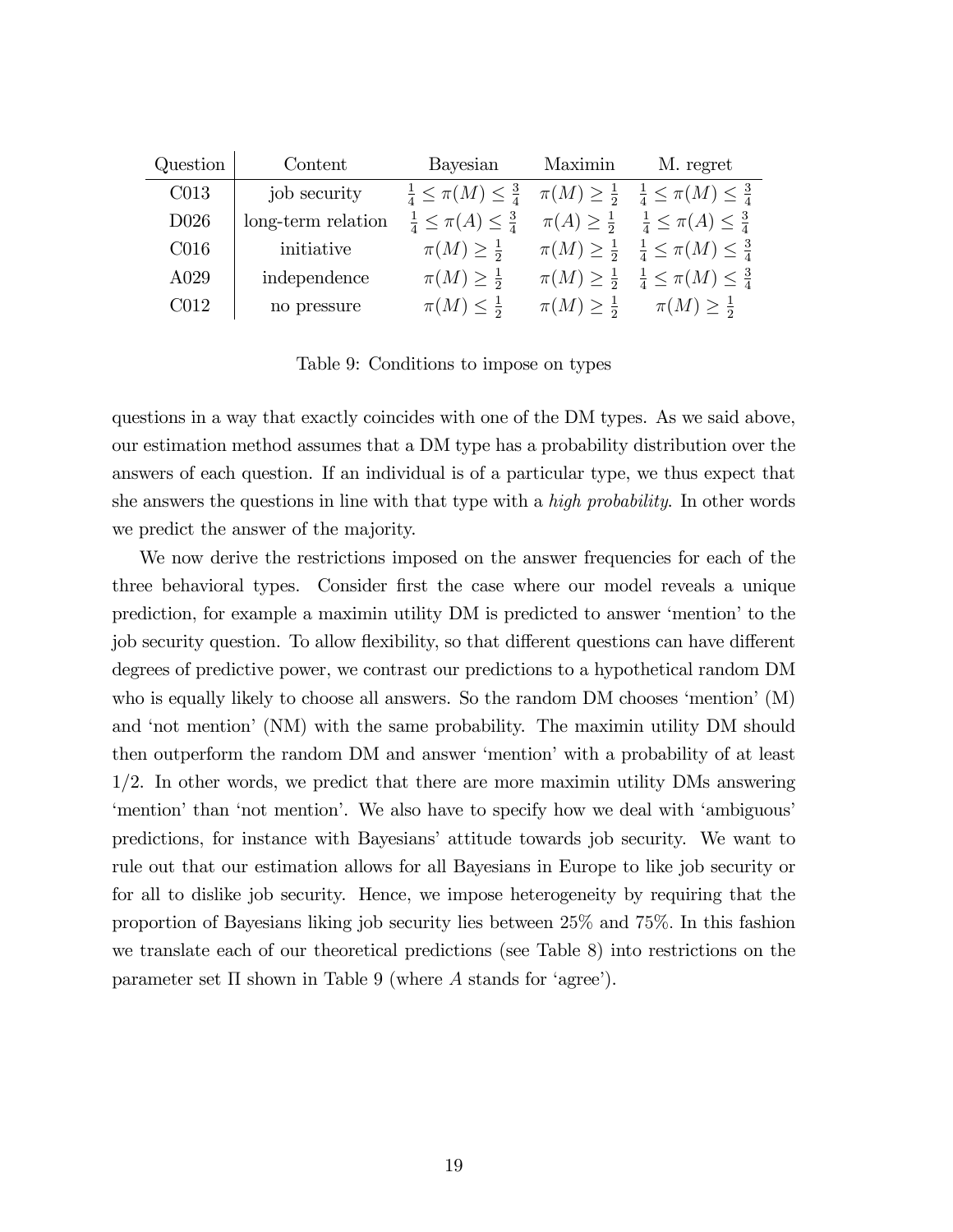### 5 The Findings

We now show the results of the maximum likelihood estimation on the pooled data of the EU15 countries. We have estimated both the 'unconstrained' model, that is the model only made up of free types, and the 'constrained' model, that is the model obtained by imposing the conditions on the types specified in Table 9. Moreover, assuming that Bayesians  $(B)$ , maximin utility  $(M)$  or minimax regret  $(R)$  are the only DM types in Europe might be too strong. We therefore also perform the estimation of the constrained model with one free type (F). The model with four free types is also estimated.

Models statistics are summarized in Table 10, where  $C(\cdot)$  and  $U(\cdot)$  respectively denote the constrained and the unconstrained models, while 3; 4 stand for the number of types included in the estimation.

| Statistic        | Model   |         |          |         |  |  |
|------------------|---------|---------|----------|---------|--|--|
|                  | C(3)    | C(4)    | U(3)     | U(4)    |  |  |
| Akaike           | 58.0    | $-12.2$ | $-10.1$  | $-9.1$  |  |  |
| <b>Bayesian</b>  | $-53.2$ | $-97.2$ | $-101.6$ | $-61.4$ |  |  |
| Pearson          | 93.6    | 13.8    | 17.7     | 6.9     |  |  |
| Likelihood Ratio | 92.0    | 13.8    | 17.9     | 6.9     |  |  |
| $\chi(0.95)$     | 27.6    | 22.4    | 23.7     | 15.5    |  |  |
| Чŧ               |         | 13      | 14       | 8       |  |  |

Table 10: The statistics for the constrained and unconstrained models with three and four types. In addition the table shows the 95% critical values and the degrees of freedom.

For the unconstrained model, with both three and four types, the test statistics are within the  $95\%$  confidence range, suggesting that the model performs fairly well in explaining the data. The constrained model with only three types has instead rather high Pearson and Likelihood Ratio values, which are known to be conservative measures for large samples, and is acceptable only under the Bayesian criterion, which favors small models in terms of parameters. However, by adding one free type, the constrained model fits the data accurately according to each of the four criteria. Moreover, the Akaike criterion actually prefers the constrained model with four types to the unconstrained models with either three or four types, while for the Bayesian criterion this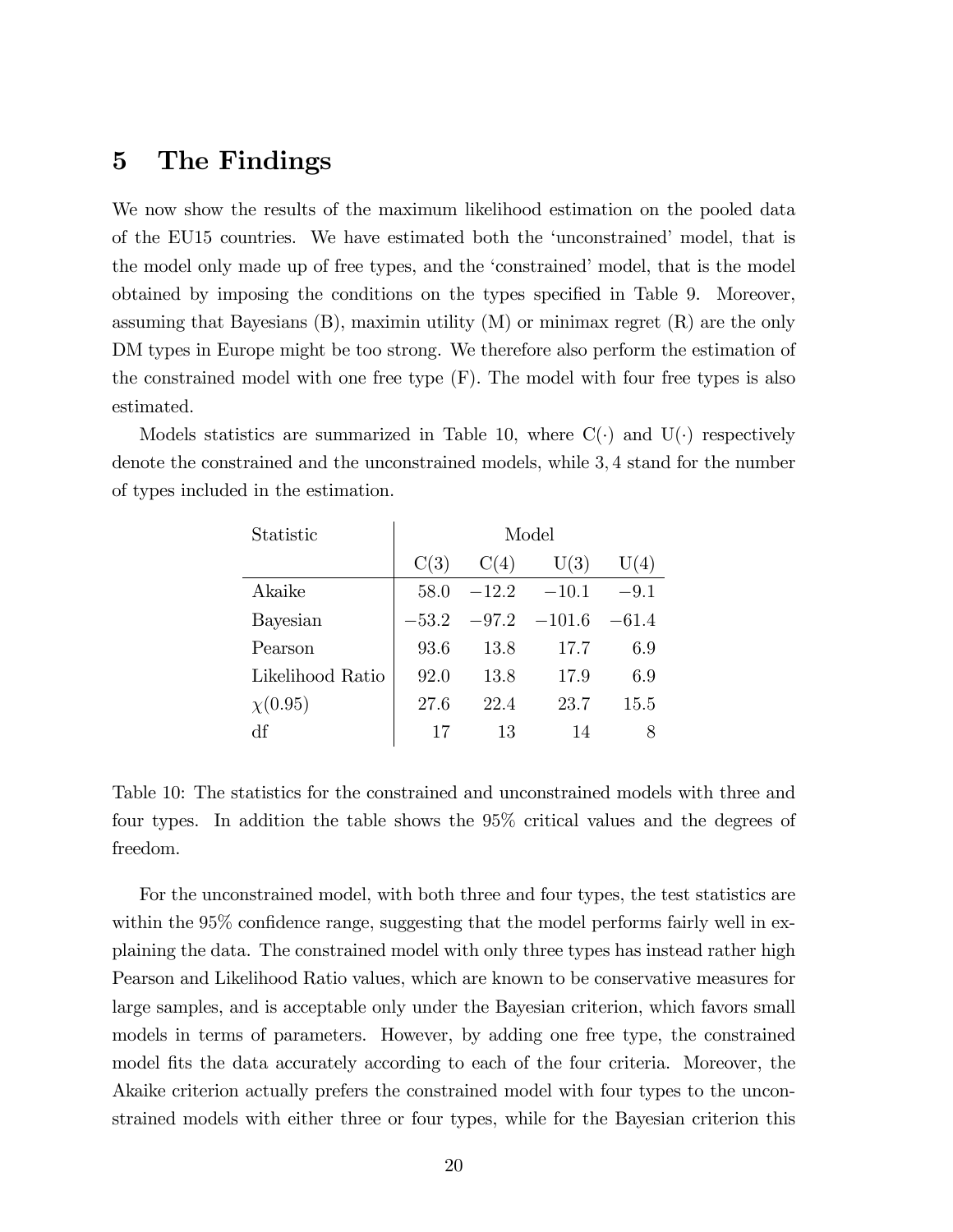constrained model performs better than the unconstrained model with four types and only slightly worse than the unconstrained model with three types. Overall we find that the data can be explained by imposing the behavioral conditions on the types dictated by our normative models.

We will now focus on the constrained model with four types. Let us proceed with the analysis of the parameters estimated. The first row of Table 11 reports the types of decision makers included in the estimation, the last row contains their sample proportions for all of Europe. We find 69% of the answers can be explained by one of our three models, the majority, equal to 39%, fall within the Bayesian model. Maximin utility and minimax regret types account for 23% and 6% respectively. The rest of the sample, 31%, is captured by the free type.

| Answers $M/A$ in $%$ |       | Bayesian Maximin U. M. regret Fourth |       |    | Avg |
|----------------------|-------|--------------------------------------|-------|----|-----|
| Job security         | 59    | 98                                   | $25*$ | 58 | 62  |
| Long-term relation   | 49    | 61                                   | $25*$ | 67 | 53  |
| Initiative           | $50*$ | 79                                   | 48    | 26 | 51  |
| Independence         | 76    | $50*$                                | 57    | 16 | 51  |
| No pressure          | 13    | 87                                   | $50*$ | 10 | 32  |
| Proportion           | 39    | 23                                   |       | 31 |     |

Table 11: The estimation results for the model with four decision maker types. For each decision maker type the table shows its population proportion and the percentage probabilities of answer 'agree'  $(A)$  to the question on 'long-term relation' and of answer 'mention'  $(M)$  to the other four questions.

The other rows of the same table show the answer percentage probabilities of the four types for each question. In particular, the row associated with question on longterm relationship reports the probability for each type of answering 'agree'  $(A)$ , while the other rows report the probabilities for each type of answering 'mention'  $(M)$  to the other four questions. Needless to say, subtracting these numbers from 100 gives us the percentage probabilities of answering respectively 'not agree' and 'not mention' for each type. Asterisks are added to indicate that the constraints are binding. It is worth comparing the probabilities in Table 11 with the answer frequencies for the whole sample reported in the final column of the same table, which can be interpreted as describing the 'average' type. For instance, consider the question about preference for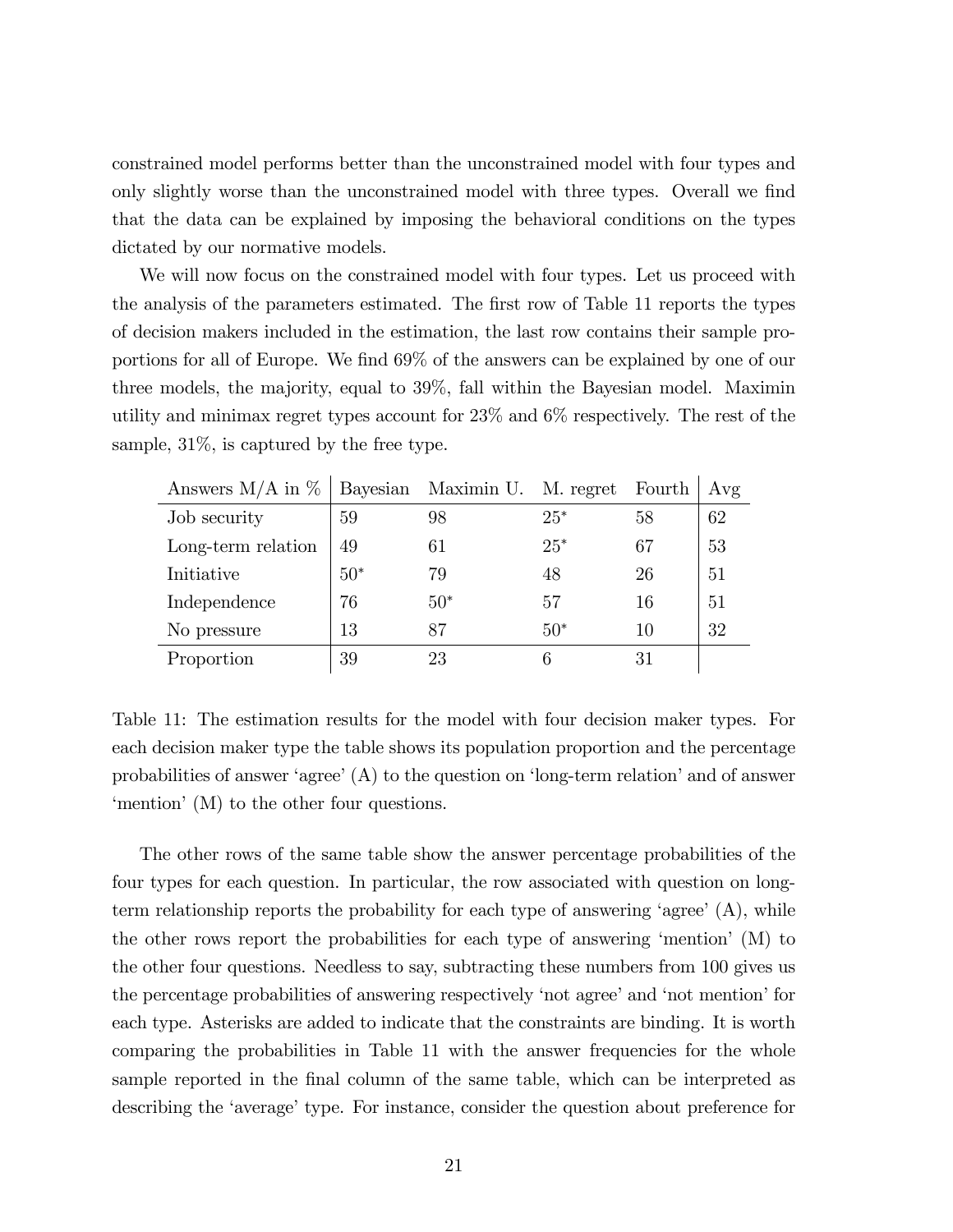$\phi$  too much pressure' at work. Around 32% of the sample do mention  $\phi$  too much pressure' as an important aspect in a job (that is, answer  $M$ ), while the remaining 68% do not mention it. We obtain rather extreme and opposite predictions about the behavior of Bayesian and the free type on the one hand, and the behavior of the maximin utility type on the other. The estimated value for the minimax regret type is instead binding at the boundary imposed by predicting that this type chooses M with probability greater than or equal to 50%. Overall, allowing for different behavioral types gives us the possibility of capturing the behavioral heterogeneity behind the answers to this question. Roughly, the same reasoning holds for the other four questions, for which our types perform reasonably well in uncovering the heterogeneity in the answers. At the same time our types impose limits to this heterogeneity and the constraints are binding in  $1/3$  of the cases with most constraints binding for the minimax regret type.

As mentioned above, latent class analysis allows us to give different weights to different questions. For instance, while we include the questions on job security and on long-term relationship both within the safe versus risky model, we allow for different degrees in which the value of safe options influences the answers to these questions. For the maximin utility type we find a very close alignment between mentioning job security and the value of safe options as indicated by the value of 98%. On the other hand, long-term relationship and safety seem to be less aligned given our estimated  $61\%$  of choosing M.

Consider the degree to which our estimates correspond to our predictions. Looking at the number of binding constraints we see that the Bayesian and maximin type predict fairly well across questions, each with one binding constraint respectively on ëinitiativeíand ëindependenceíquestions. Minimax regret behavior only predicts well for the questions within the freedom of choice category.

Finally Table 11 also allows us to delineate the behavioral traits of the free or fourth type. This type neither likes nor dislikes safe options, dislikes freedom of choice and does not mind pressure and thus, in our interpretation, places a relatively low importance on acquiring additional information. One may interpret this type as one who does not use initiative and, hence, does not care about either the availability of safe options or the pressure that may be present if she had to make a choice.

Table 12 reports the sample proportions of the decision maker types for each country in EU15. The table can also be interpreted as providing the average relative probabilities that an individual belongs to each of the decision maker types. In Figures 1 and 2 we plot the frequencies of, respectively, the maximin utility types against the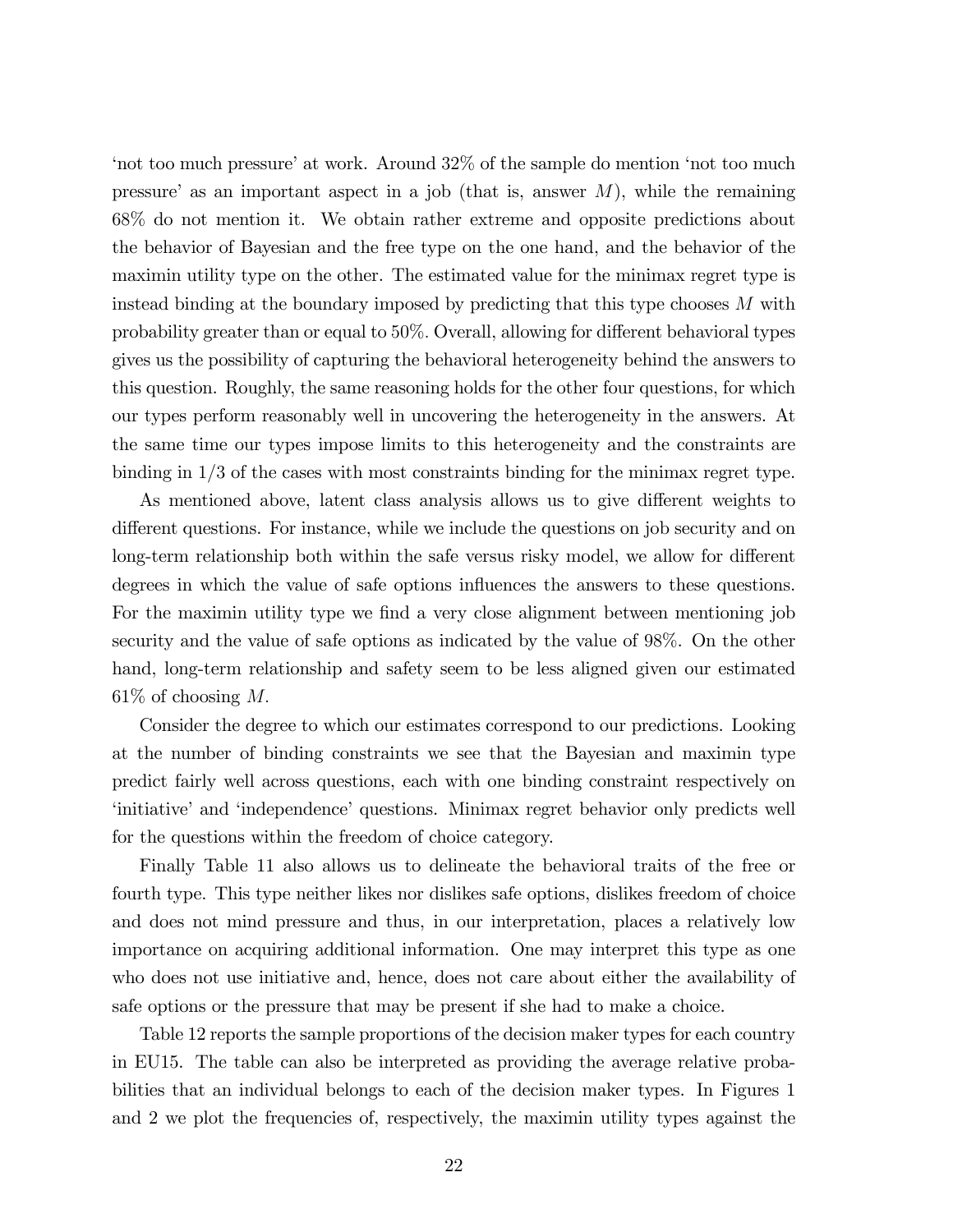| Country        | Type |      |         |                           |  |  |
|----------------|------|------|---------|---------------------------|--|--|
|                | B    | М    | $\rm R$ | $\boldsymbol{\mathrm{F}}$ |  |  |
| Austria        | 54.0 | 15.4 | 4.9     | 25.7                      |  |  |
| Belgium        | 36.9 | 17.7 | 8.5     | 37.0                      |  |  |
| Denmark        | 61.9 | 10.6 | 7.9     | 19.6                      |  |  |
| Finland        | 44.7 | 22.4 | 7.8     | 25.0                      |  |  |
| France         | 35.8 | 9.2  | 5.7     | 49.3                      |  |  |
| Germany        | 53.1 | 18.8 | 4.5     | 23.5                      |  |  |
| Greece         | 32.3 | 37.4 | 5.4     | 24.8                      |  |  |
| Ireland        | 34.9 | 34.0 | 7.4     | 23.6                      |  |  |
| Italy          | 25.2 | 45.7 | 6.0     | 23.1                      |  |  |
| Luxemburg      | 38.6 | 23.3 | 7.0     | 31.1                      |  |  |
| Netherlands    | 44.9 | 13.6 | 16.9    | 24.7                      |  |  |
| Portugal       | 27.7 | 20.4 | 4.8     | 47.1                      |  |  |
| Spain          | 27.4 | 29.4 | 5.4     | 37.8                      |  |  |
| Sweden         | 47.1 | 20.7 | 10.1    | 22.2                      |  |  |
| United Kingdom | 41.7 | 20.3 | 7.6     | 30.4                      |  |  |
| EU15           | 39.3 | 23.2 | 6.4     | 31.1                      |  |  |

Bayesians, and the free against minimax regret types.

Table 12: The sample proportions of the decision maker types for the constrained model with four decision maker types. The table shows the average relative probabilities that an individual belongs to each of the decision maker types.

While Bayesians average 39:3% of the entire sample, their proportions range from a minimum of 25:2% in Italy to a maximum of 61:9% in Denmark. The pattern followed by the proportions across European countries is evident. Southern European countries, namely Greece  $(32\%)$ , Italy  $(25.2\%)$ , Portugal  $(27.7\%)$  and Spain  $(27.4\%)$ , are all clearly below the average. Most Continental countries, namely Austria (54%), Germany (53:1%) and the Netherlands (44:9%), as well as all Scandinavian countries, namely Denmark (61.9%), Finland (44.7%) and Sweden (47.1%) are instead all clearly above the average. The group of countries 'around' the average is composed of Belgium  $(36.9\%)$ , France  $(35.8\%)$ , Luxembourg  $(38.6\%)$ , as well as Ireland  $(34.9\%)$  and the UK  $(41.7\%).$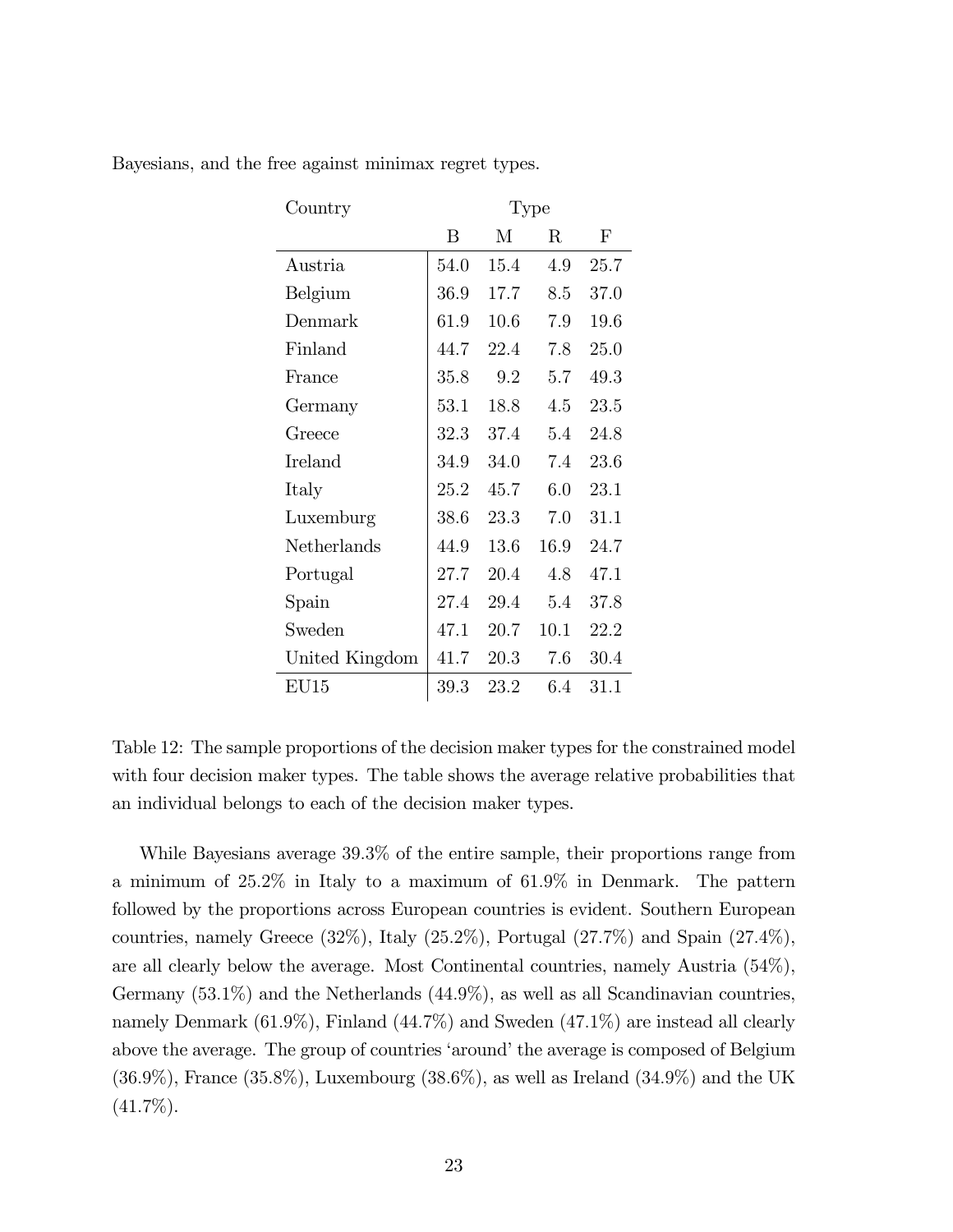Even if less clear-cut and with lower heterogeneity, a similar and reverse pattern emerges when looking at the proportions of maximin utility types. The average proportion is 23:2%, ranging from a minimum of 9:2% in France to a maximum of 45:7% in Italy. A group of southern countries, composed of Greece (32:3%), Italy (45:7%) and Spain (29:4%), plus Ireland (34%), stand clearly above the average. A fraction of Continental countries, specifically Austria  $(15.4\%)$ , Belgium  $(17.7\%)$ , France  $(9.2\%)$ , Germany (18:8%) and the Netherlands (13:6%), plus Denmark (10:6%), present instead relatively low proportions of maximin utility types. Around the average we find an admittedly rather heterogenous group of countries composed of Portugal (20:4%), Luxembourg  $(23.3\%)$ , Finland  $(22.4\%)$ , Sweden  $(20.7\%)$  and the UK  $(20.3\%)$ .

From these estimates a clear and remarkable difference in the attitude towards uncertainty seems to emerge between southern European countries (plus Ireland to some extent) and continental/northern European countries. Relatively low proportions of Bayesians and high proportions of maximin utility types usually characterize the former group, while exactly the opposite pattern holds for the latter. Given our definitions of the two types, the former group is then populated with agents holding a relatively stronger preference for safe options and a greater aversion towards the feeling of pressure. In contrast, the latter group is characterized by agents more prone to face uncertain scenarios and less sensitive to situations of great pressure. This result, whose graphical intuition is provided in Figure 1, is consistent with the north-south interpretation common in the cross-country psychological literature.

The percentage of minimax regret types is around 6:4% across the whole European sample. The countries with respectively the lowest and highest estimated proportions of minimax regret types are Austria  $(4.9\%)$  and the Netherlands  $(16.9\%)$ . We find some evidence supporting a weak 'northern pattern' for minimax regret types, as the highest proportions are located among northern countries. However, apart from the Netherlands and Sweden (10:1%), the estimated proportions are mostly concentrated near the average. We in fact find all countries except for the latter two in the range between 4:9% and 7:9%, suggesting that the behavioral pattern corresponding to the minimax regret type is not widespread and is rather homogenous across Europe.

Finally the free type averages 31:1% of the sample and ranges from a minimum of 19:6% in Denmark to a maximum of 49:3% in France. We Önd a remarkable east-west divide (see Figure 2). The highest values are taken by countries in the west, namely France, Portugal (47:1%), Spain (37:8%), Belgium (37%), Luxembourg (31:1%) and United Kingdom (30:4%). In fact, the fourth type captures majority behavior in the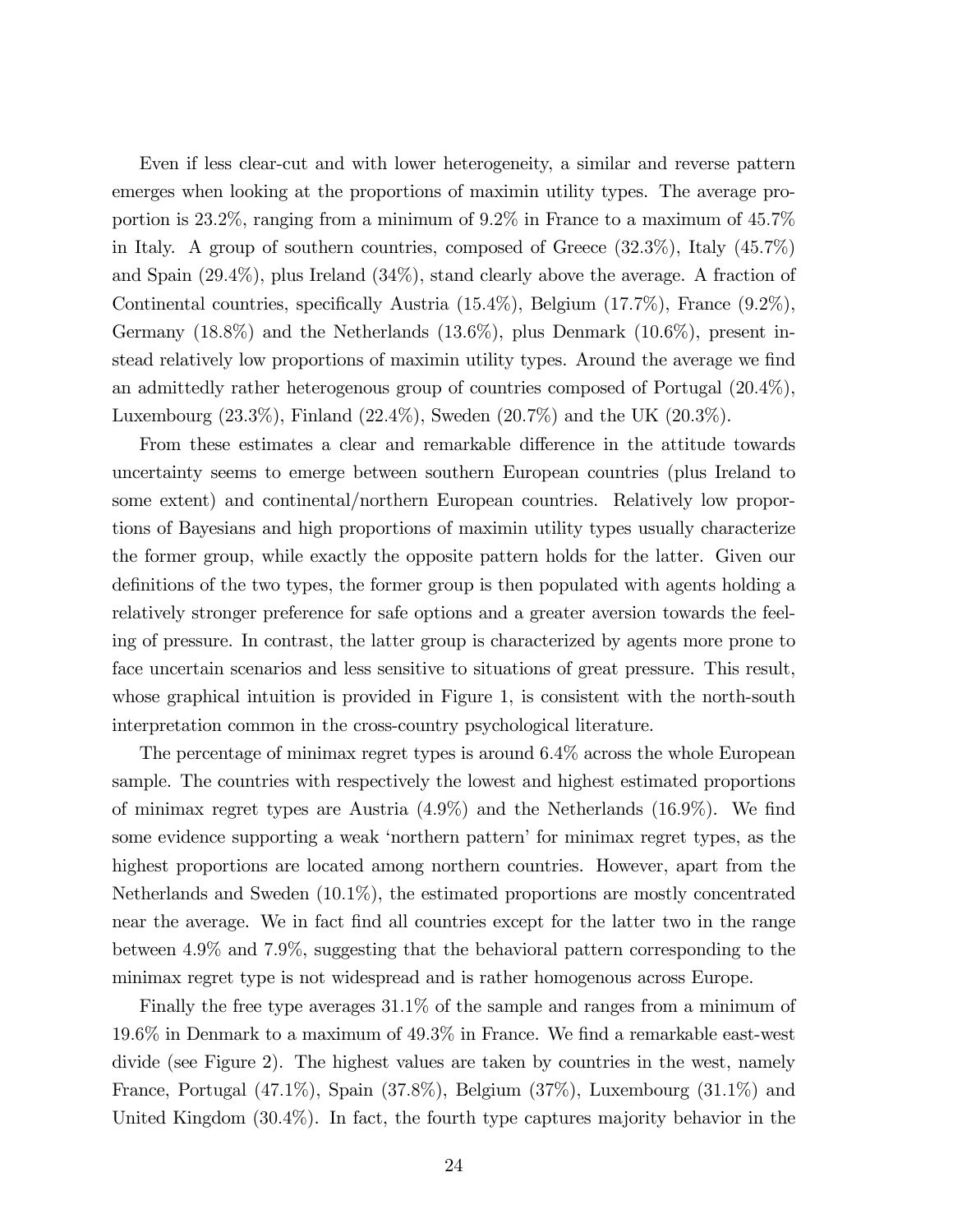first four countries listed.

It may be worthwhile to interpret the results of our empirical analysis in light of the expanding literature on ambiguity (Ellsberg, 1961, Schmeidler, 1989, Gilboa-Schmeidler, 1989). Ambiguity is associated with the way the decision maker confronts an uncertain environment and, in particular, with the lack of prior over the states. Bayesians behave as if they formed priors to transform uncertainty into risk and, hence, deal with an unambiguous scenario. On the other hand, maximin and minimax regret types behave as if they did not have any prior and thus perceive the choice scenario as ambiguous. The distinctive feature of the free type seems to be its aversion towards freedom of choice which, as we claimed above, may also be related to the behavior exhibited in the other two choice contexts, 'safe vs. uncertain' and 'value of information'. The free type can then be classified among the non 'prior-friendly' decision makers to the extent that a natural implication of the prior-based approach is a positive taste for freedom of choice (see Subsection 3.2). The results of our empirical analysis suggest that, in individual decision making under uncertainty, ambiguity plays a prominent role across European countries, and the more so as we move to the south of Europe.

### References

- [1] Anscombe, F.J. and R.J. Aumann (1963). "A Definition of Subjective Probabilityî. The Annals of Mathematics and Statistics 34, 199-205.
- [2] Bell, D.E. (1982). "Regret in Decision Making under Uncertainty". *Operations* Research, 30 (5), 961-181.
- [3] Ellsberg, D. (1961). "Risk, Ambiguity and the Savage Axioms", Quarterly Journal of Economics 75, 643-669.
- [4] European Values Survey (n.d.). http://www.worldvaluessurvey.org/.
- [5] Eurostat (n.d). http://www.ec.europa.eu/eurostat/.
- [6] Gilboa, I. And D. Schmeidler (1989). "Maxmin Expected Utility with Non-Unique Prior". Journal of Mathematical Economics 18, 141-153.
- $[7]$  Goodman, L.A.  $(1974)$ . "The Analysis of Systems of Qualitative Variables when Some of the Variables Are Unobservable. Part I: A modified latent structure approach", American Journal of Sociology, 79, 1179-1259.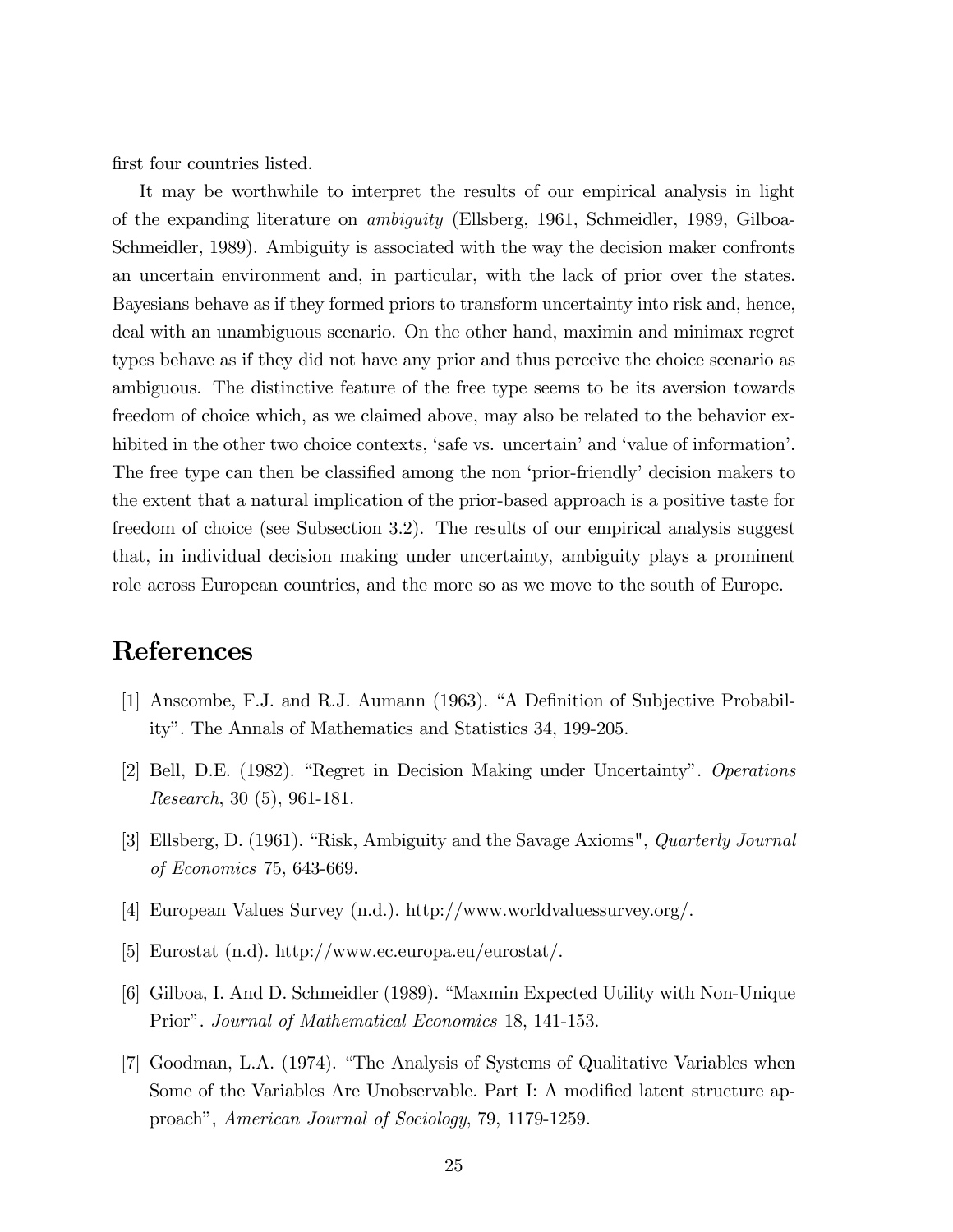- [8] Haberman, S.J. (1979). "Analysis of Qualitative Data, Vol 2, New Developments". New York: Academic Press.
- [9] Hagenaars, J.A. and McCutcheon, A.L. (2002). "Applied Latent Class Analysis", Cambridge University Press.
- [10] Hofstede, G. (2001). "Culture's Consequences: Comparing Values, Behaviors, Institutions and Organizations across Nationsî. Thousand Oaks, CA: Sage.
- [11] Knight, F. (1921). "Risk, Uncertainty and Profit". Houghton Mifflin Company.
- [12] Lazarsfeld, P.F. (1950). "The Logical and Mathematical Foundations of Latent Structure Analysis", pp 362-412, and "The Interpretation and mathematical Foundations of Latent Structure Analysis", pp 413-472 in Measurement and Prediction, S.A. Stouffer et al. (eds.). Princeton, NJ: Princeton University Press.
- [13] Loomes, G. and R. Sugden (1982). "Regret Theory: An Alternative Theory of Rational Choice Under Uncertainty". *Economic Journal*, 92, 805-824.
- [14] Luce, D.K. and H. Raiffa (1958). "Games and Decisions". New York: John Wiley and Sons.
- [15] Milnor, J. (1954). "Games against Nature". In R. Thrall, C. Coombs and R. Davis (Eds), Decision Processes. London: John Wiley, 49-60.
- [16] Rustichini, A., J. Dickhaut, P. Ghirardato, K. Smith and V.J. Pardo  $(2002)$ . "A Brain Imaging Study of Procedural Choiceî, University of Minnesota Working Paper.
- [17] Savage, L.J. (1951). "The Theory of Statistical Decision". Journal of the American Statistical Association 46, 55-67.
- [18] Savage, L.J. (1954). "The Foundations of Statistics". New York: John Wiley and Sons.
- [19] Schmeidler, D. (1989). "Subjective Probability and Expected Utility without Additivity". *Econometrica* 57, 571-587.
- [20] Siniscalchi, M. (2006). "Dynamic Choice under Ambiguity", mimeo, Northwestern University.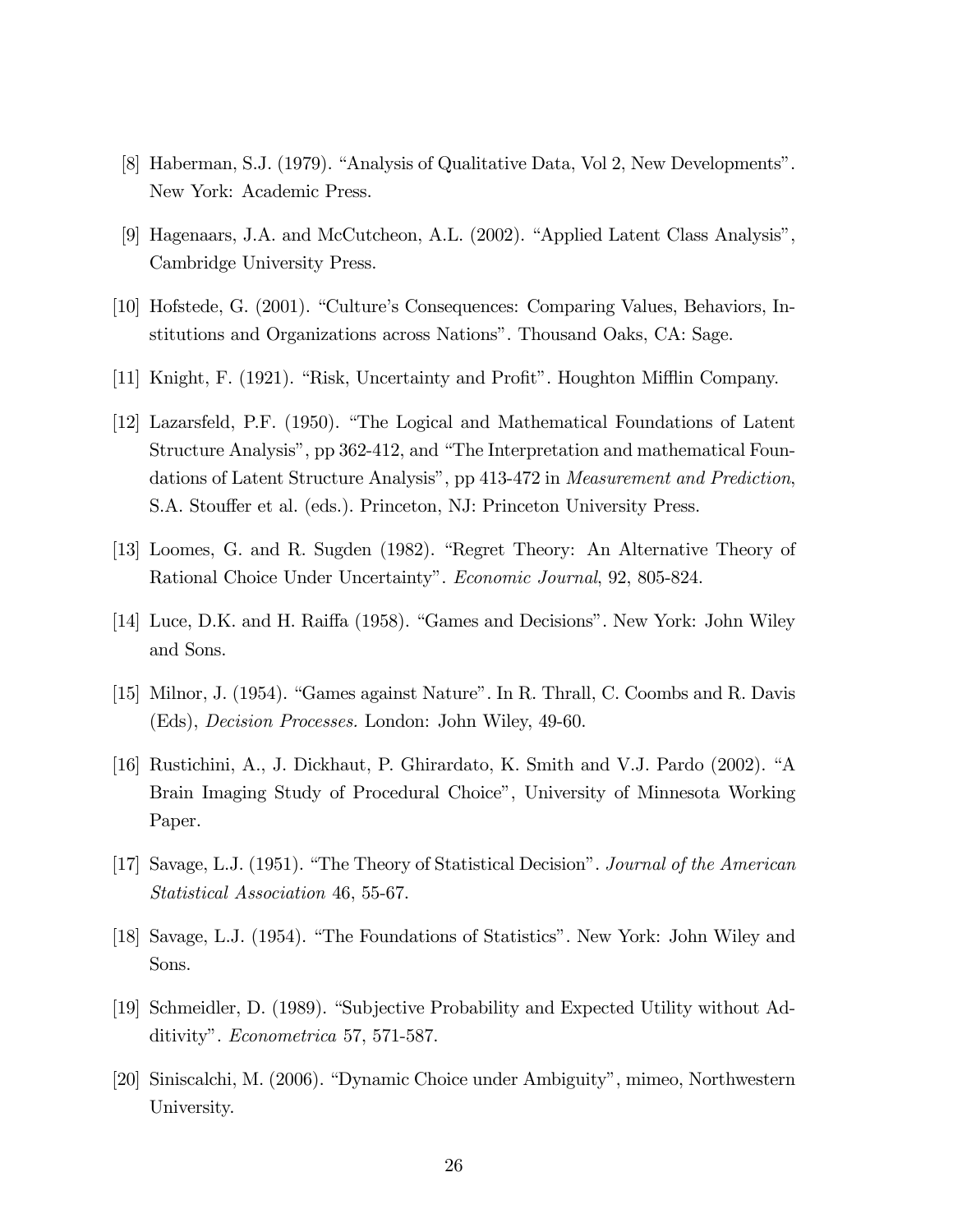- [21] Statistisches Bundesamt Deutschland (n.d.). http://www.destatis.de/.
- [22] Stoye, J. (2006). "Statistical Decisions under Ambiguity", mimeo NYU.
- $[23]$  von Neumann, J. and O. Morgenstern  $(1947)$ . "The Theory of Games and Economic Behaviour". 2nd ed. Princeton: Princeton University Press.
- [24] Wald, A. (1950). "Statistical Decision Functions". New York: John Wiley.
- [25] Zeelenberg, M. (1999). "Anticipated Regret, Expected Feedback and Behavioral Decision Making". Journal of Behavioral Decision Making 12, 93-106.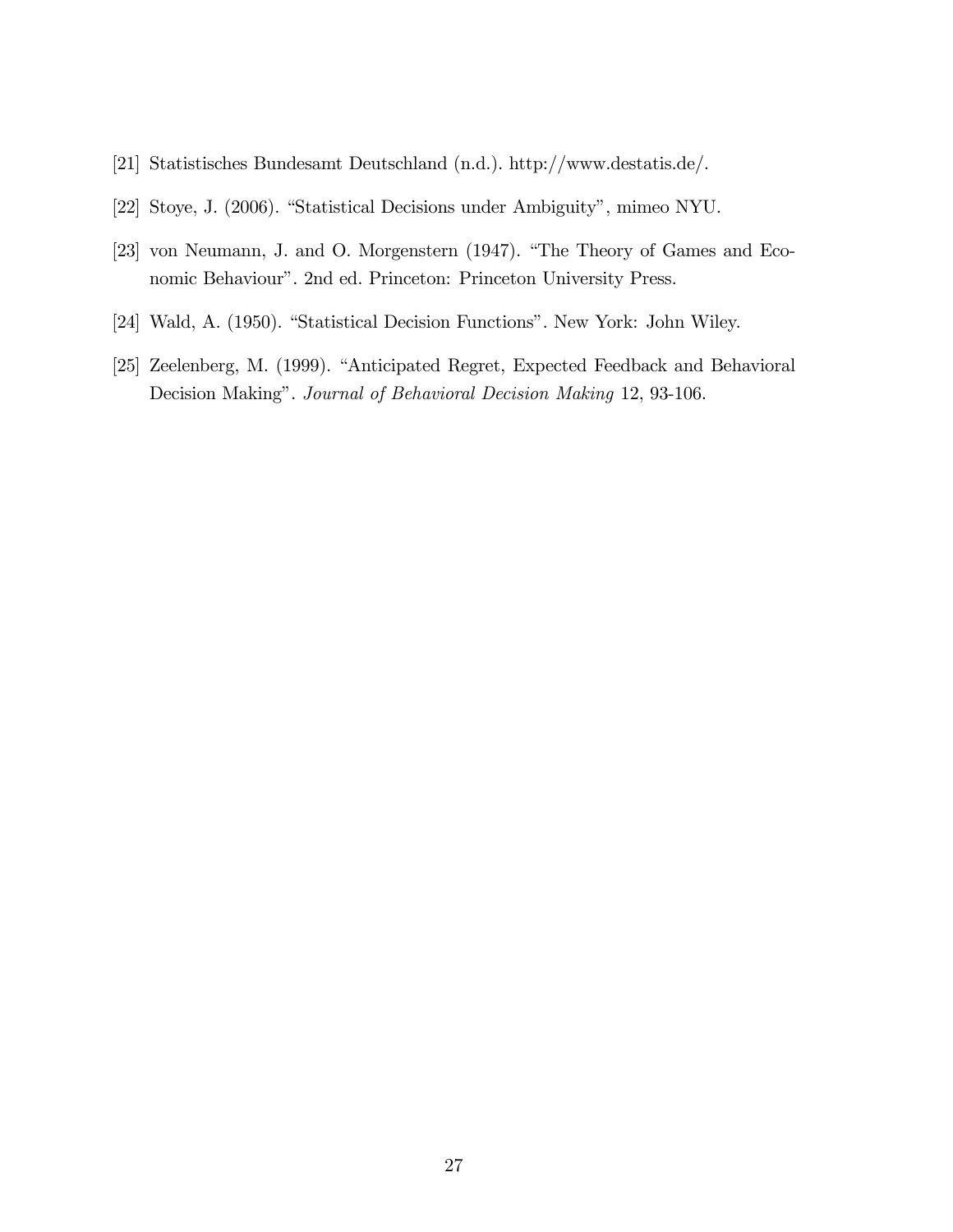### A The EVS Questionnaire

In Subsection 4.1 we have illustrated the questions selected from the EVS questionnaire and the associated answer options. In the following we report the exact way in which they appear in the questionnaire.

Questions C013, C016, C012 are structurally very similar. They all start with the following statement: "Here are some more aspects of a job that people say are important. Please look at them and tell me which ones you personally think are important in a job". Each question is then associated to a specific aspect which may or may not be mentioned. In particular C013 is associated to 'job security', C016 to 'opportunity to use initiative', and C012 to 'not too much pressure'. In the questionnaire there are fifteen more questions structured in this way, each specifying a different aspect. The answer options are  $0, 1$  respectively standing for 'not mention', 'mention'. There is no limit in the number of aspects that can be mentioned out of the eighteen presented.

Question D026 asks the respondent how he/she feels about the following statement:  $A<sup>a</sup>A$  marriage or a long-term stable relationship is necessary to be happy". The possible answers are  $1, 2, 3, 4, 5$ , standing respectively for 'agree strongly', 'agree', 'neither agree or disagree', 'disagree', 'strongly disagree'. We combine answers  $1, 2$  and answers  $3, 4, 5$ , label them respectively with 'agree' and 'not agree' so as to have two answer options only. Answer 3 is allocated to 'not agree' to obtain groups of roughly equal size.

Finally question A029 belongs to a group of seventeen questions all starting as follows: "Here is a list of qualities that children can be encouraged to learn at home. Which, if any, do you consider to be especially important?". Each of the seventeen questions mentions a different quality. The one corresponding to question A029 is  $\alpha$  independence. The answer options are 0, 1 respectively standing for 'not mentioned', Europeism intervalse in the respondent cannot answer 'important' to more than five questions.

### B Data Treatment

The data comes from the fourth wave of the European Values Survey. Our country choice is based on the member states of the European Union in this period. In all countries the survey took place in 1999, except for Finland where it was held in 2000.

The total sample consists of Öfteen countries and 20,729 individuals (see Table 13). Within a country the individuals are stratified according to geographic population density. The documentation of the EVS provides more information about the sampling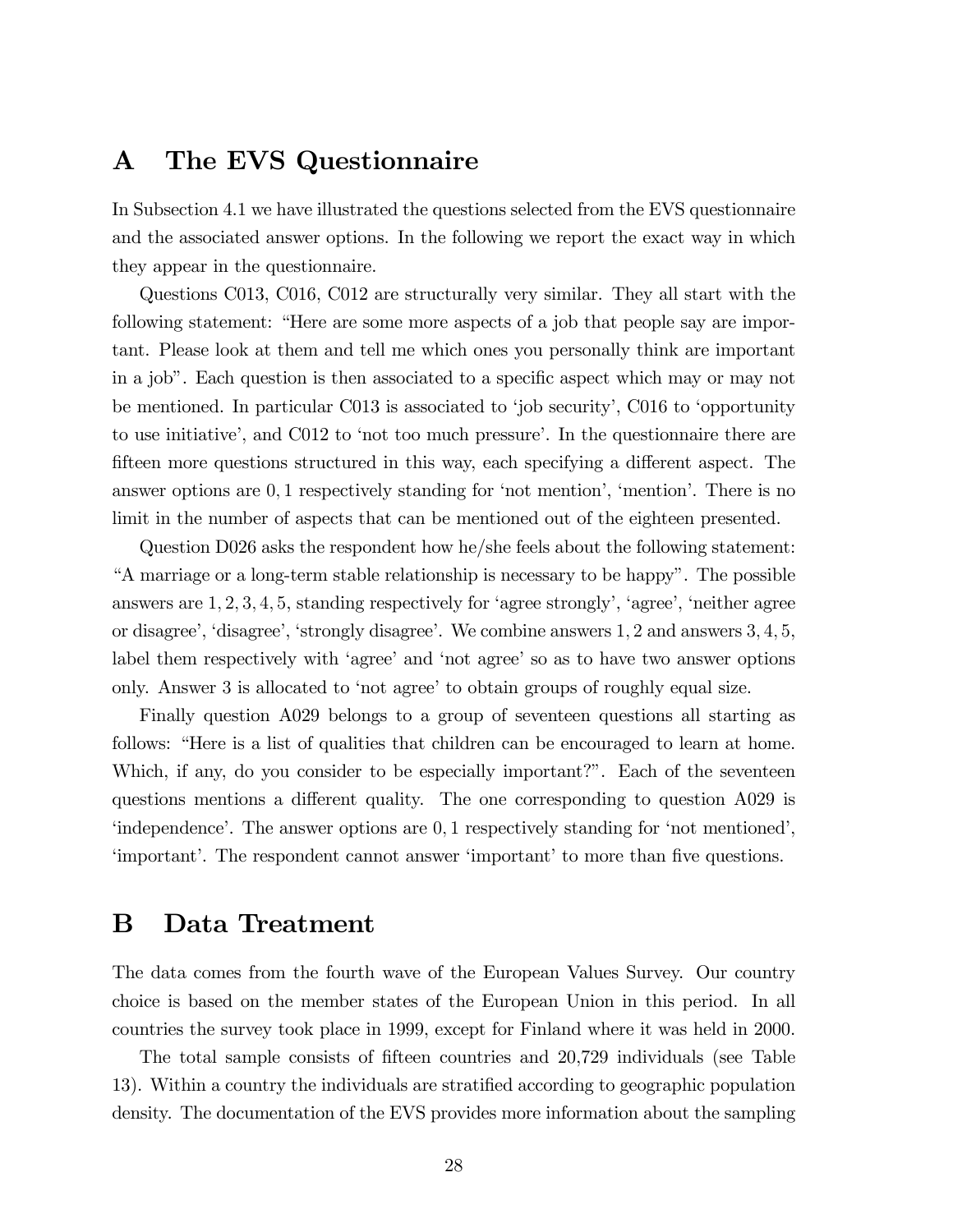| country        | original $n$ | relevant $n$ | population | adjusted $n$ |
|----------------|--------------|--------------|------------|--------------|
| Austria        | 1,522        | 1,467        | 8.0        | 112          |
| Belgium        | 1,912        | 1,669        | 10.2       | 144          |
| Denmark        | 1,023        | 941          | 5.3        | 75           |
| Finland        | 1,038        | 1,010        | 5.2        | 73           |
| France         | 1,615        | 1,582        | 58.5       | 823          |
| Germany        | 2,036        | 1,784        | 82.0       | 1,154        |
| Greece         | 1,142        | 1,109        | 10.9       | 153          |
| Ireland        | 1,012        | 966          | 3.7        | 53           |
| Italy          | 2,000        | 1,895        | 56.9       | 800          |
| Luxembourg     | 1,211        | 745          | 0.4        | 6            |
| Netherlands    | 1,003        | 974          | 15.8       | 222          |
| Portugal       | 1,000        | 961          | 10.2       | 143          |
| Spain          | 1,200        | 1,131        | 39.8       | 560          |
| Sweden         | 1,015        | 962          | 8.9        | 125          |
| United Kingdom | 2,000        | 1,698        | 58.6       | 824          |
| Europe         | 20,729       | 18,894       | 312.0      | 5,264        |

Table 13: The number of individuals in the original sample, the number of individuals after dropping non-citizens and incomplete observations, the population sizes (in millions) and the number of observations adjusted for the country size.

procedures and non-response. See European Values Survey (n.d.).

To get a clearer image of country specific behavior, we drop all individuals who are not citizens of the country they live in. This eliminates 6.2% of the observations from the whole sample, and apart from Luxembourg (37.3%), the United Kingdom (12.5%), Belgium  $(11.2\%)$  and Denmark  $(5.3\%)$ , less than 5% of the observations at the country level.

For our 5 questions the answer options have been reported in Appendix A. There exist However, four additional possibilities exist for each of the questions, namely:  $-4$  = not asked in the survey;  $-3$  = not applicable;  $-2$  = no answer<sup>3</sup>;  $-1$  = don't know. We have dropped all these data out of our sample. This eliminates 2.7% of the

 $3'$ No answer' does not mean that the respondent does not know but that she explicitly prefers not to answer the question.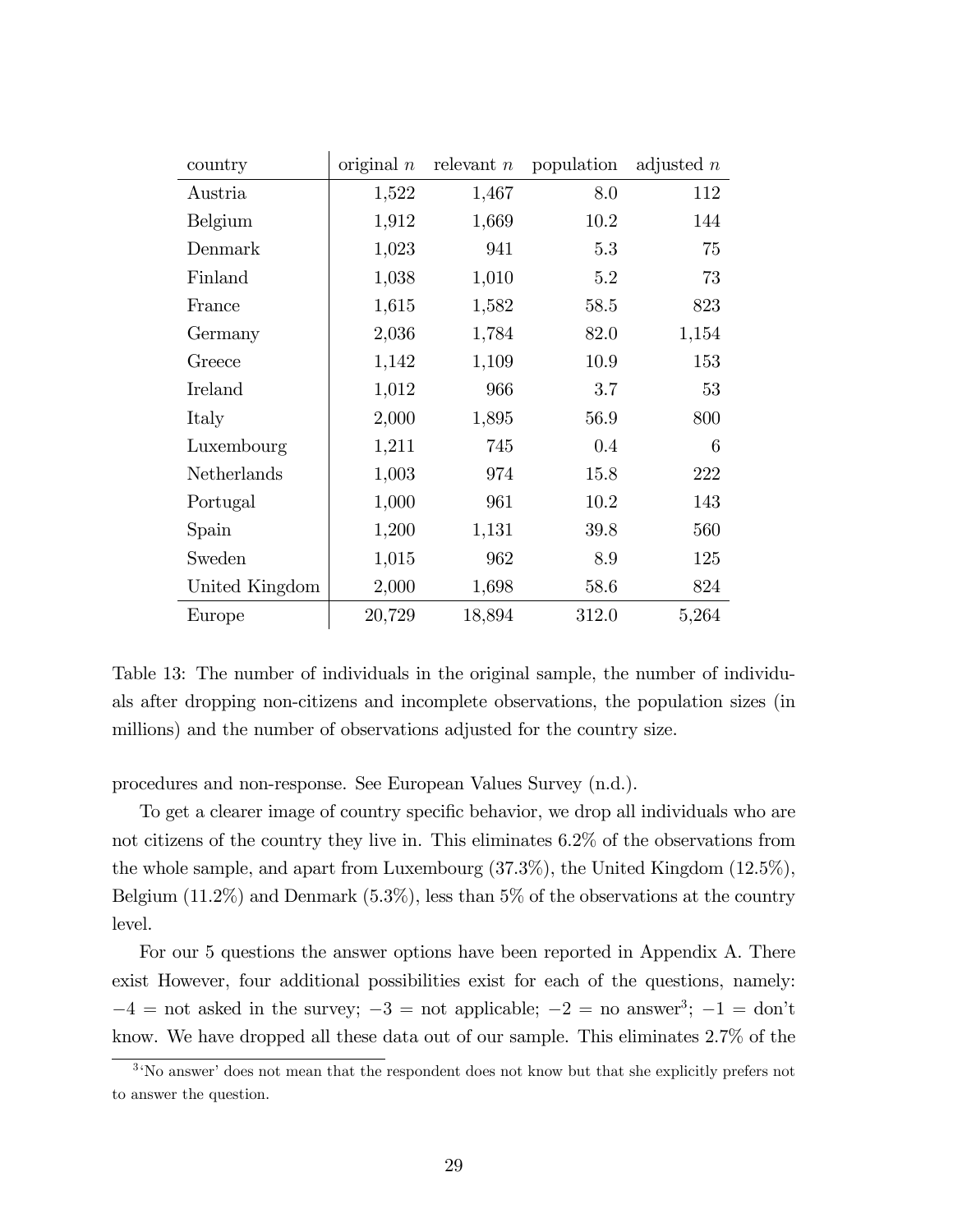observations in the whole sample, and apart from Germany (9.6%) less than 5% of the observations at the country level.

Due to historical reasons, individuals living in one of the states of former East Germany are overrepresented in the sample. We use data from the Statistisches Bundesamt Deutschland (n.d.) to construct the population proportion of the combined formerly East German states in 1999. Individuals of these states are then weighted so that their sample proportion equals their population proportion. This reduces the effective number of observations for Germany to 1,154.

In the pooled estimations we weigh individuals so that the effective sample size of a country is proportional to its population size in 1999 (data obtained from Eurostat, n.d.). Germany is the country with the lowest ratio observations per inhabitant. The adjusted number of observations for the other countries follows from multiplying the country populations by this ratio. The effective number of observations when correcting for population size equals 5,264 (rounded).

In order to have a better representation of the country population, we weigh the individuals of a country such that the fraction females in the sample equals the population fraction in 1999 (data obtained from Eurostat). For Germany this weighting is performed for former East and West Germany individually (data obtained from Statistisches Bundesamt Deutschland).

### C Test Statistics

For a specific country, the standard Pearson and likelihood ratio statistic measure the difference between the theoretical predictions and the data. Our Pearson and likelihood ratio statistics are the sum of these country specific statistics. Our statistics thus measure the aggregate difference between the theoretical predictions and the data for each country. In our case, each of the five questions has 2 relevant answers. The total number of cells thus equals  $15 \times 2^5 = 480$ . Note that we have 5,264 effective observations, which is enough for the statistic to be informative.

The degrees of freedom are the number of independent cells for Europe,  $2^5 - 1 = 31$ , minus the  $k-1$  independent type specific proportions, minus the  $k \times 5 \times (2-1) = 5k$ independent answer probabilities plus the number of binding constraints.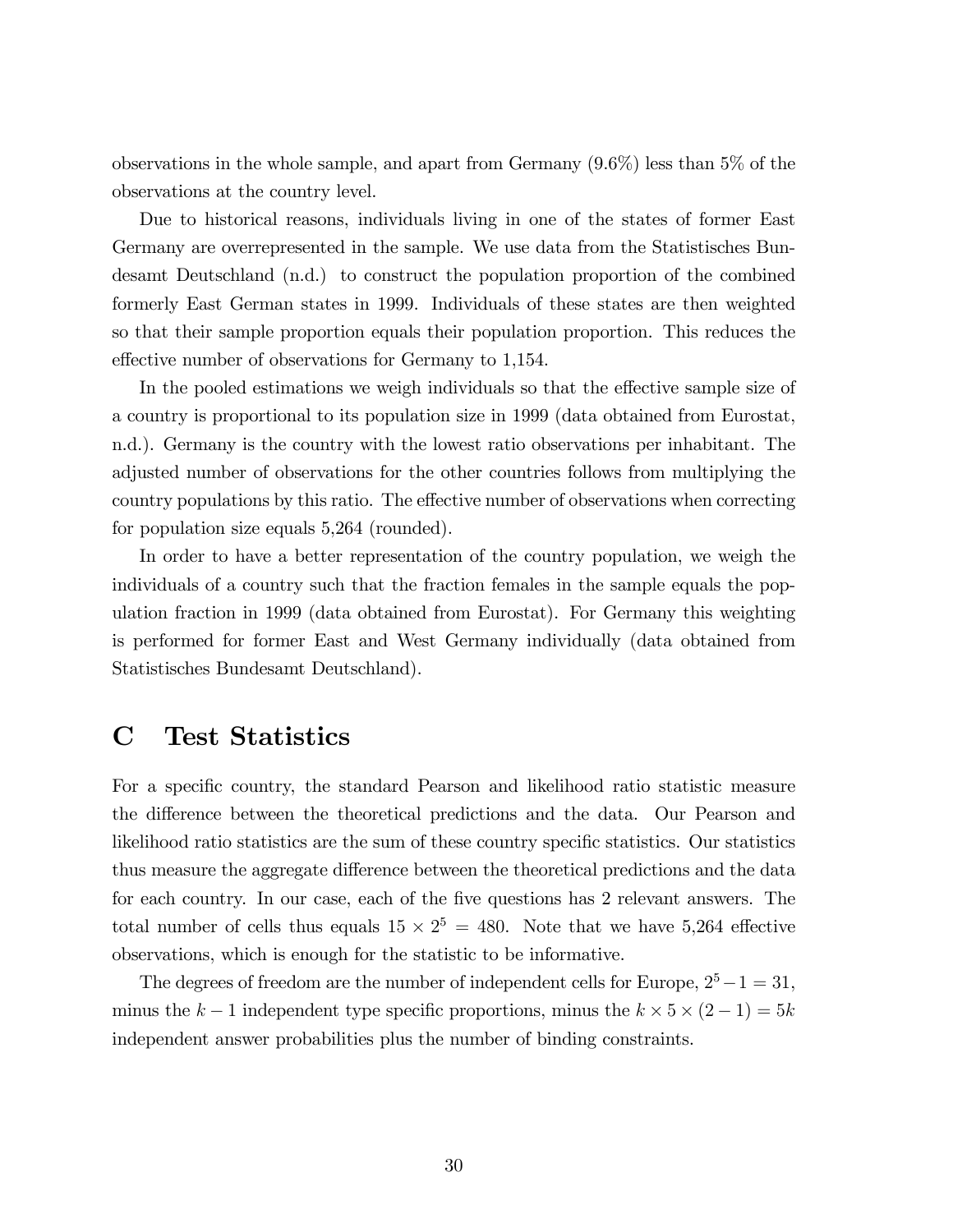

Figure 1: Scatter plot of frequencies of Bayesian and maximin utility type behaviors.